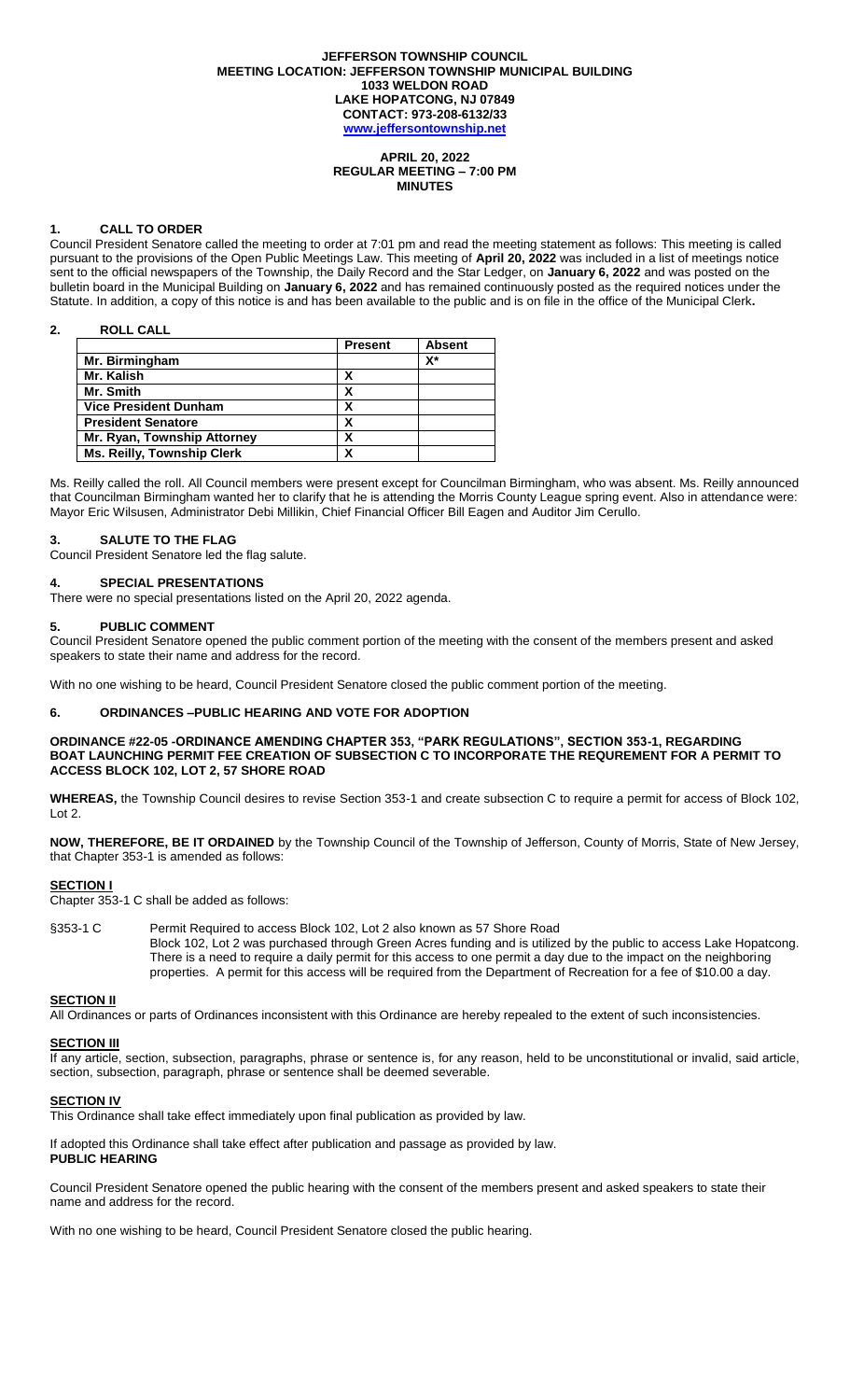#### **INTRODUCED: APRIL 6, 2022 ADOPTED: APRIL 20, 2022**

| <b>Council Member</b>        | By | 2 <sup>nd</sup> | <b>Yes</b> | <b>No</b> | Abstain | Absent    By | 2nd | <b>Yes</b> | <b>No</b> | <b>Abstain</b> | <b>Absent</b> |
|------------------------------|----|-----------------|------------|-----------|---------|--------------|-----|------------|-----------|----------------|---------------|
| Mr. Birmingham               |    | ∧               | ∧          |           |         |              |     |            |           |                |               |
| Mr. Kalish                   |    |                 | ∧          |           |         |              |     |            |           |                |               |
| Mr. Smith                    |    |                 | ∧          |           |         |              |     | $\lambda$  |           |                |               |
| <b>Vice President Dunham</b> | X  |                 | ∧          |           |         |              |     |            |           |                |               |
| <b>President Senatore</b>    |    |                 |            |           |         |              |     |            |           |                |               |

#### **ORDINANCE #22-06 – ORDINANCE AUTHORIZING SALE OF A PERMANENT CONSTRUCTION AND MAINTENANCE EASEMENT TO THE NEW JERSEY DEPARTMENT OF TRANSPORTATION PURSUANT TO THE LOCAL LANDS AND BUILDINGS LAW, N.J.S.A. 40A:12-13(b)(1) – BLOCK 260 LOT 1**

**WHEREAS,** N.J.S.A. 40A:12-13(b)(1) authorizes a municipality to sell an interest in real property to a department of the State of New Jersey in a private sale;

WHEREAS, in lieu of proceeding under the Eminent Domain Act (N.J.S.A. 20:3-1, et seq.), the New Jersey Department of Transportation ("NJDOT") has offered to purchase a permanent construction and maintenance easement (the "Easement") from the Township of Jefferson covering the Township-owned real property commonly known as 5 Ludlow Street and designated on the Township's tax maps as Block 260 Lot 1 (the "Property");

**WHEREAS,** the Property is less than one acre (0.886 acres) in size and the Easement is 4,570 square feet/0.105 acres;

**WHEREAS**, NJDOT has provided an appraisal report supporting a fair-market valuation of \$4,000 for the Easement, which the Township believes is fair and equitable consideration; and

**WHEREAS**, the Township desires to sell and convey the Easement to NJDOT voluntarily by way of agreement in order to realize a greater benefit for the Township and avoid litigation under the Eminent Domain Act.

**NOW, THEREFORE, BE IT ORDAINED** by the Township Council of the Township of Jefferson as follows:

| Section 1. | The governing body does hereby authorize the sale and conveyance to the New Jersey Department of<br>Transportation ("NJDOT") of a permanent construction and maintenance easement (the "Easement") covering<br>the Township-owned real property commonly known as 5 Ludlow Street and designated on the Township's<br>tax maps as Block 260 Lot 1 in consideration for a lump-sum payment of \$4,000.    |
|------------|----------------------------------------------------------------------------------------------------------------------------------------------------------------------------------------------------------------------------------------------------------------------------------------------------------------------------------------------------------------------------------------------------------|
| Section 2. | The Mayor is hereby authorized to execute on behalf of the Township (i) an agreement (the "Agreement") to<br>sell and convey the Easement to NJDOT in consideration for a lump-sum payment of \$4,000 and (ii) a deed<br>conveying the Easement to NJDOT, which is to be recorded in the Office of the Clerk of the County of Morris<br>after the Township receives payment in full under the Agreement. |
| Section 3. | If any section, subsection, paragraph, sentence or any other part of this Ordinance is adjudged unconstitutional<br>or invalid, such judgment shall not affect, impair or invalidate the remainder of this Ordinance.                                                                                                                                                                                    |
| Section 4. | All Ordinances or parts of Ordinances which are inconsistent with the provisions of this Ordinance are hereby<br>repealed to the extent of such inconsistency.                                                                                                                                                                                                                                           |
| Section 5. | This Ordinance shall take effect upon passage and publication as required by law.                                                                                                                                                                                                                                                                                                                        |

If adopted this Ordinance shall take effect after publication and passage as provided by law.

# **PUBLIC HEARING**

Council President Senatore opened the public hearing with the consent of the members present and asked speakers to state their name and address for the record.

With no one wishing to be heard, Council President Senatore closed the public hearing.

| <b>INTRODUCED:</b>           | <b>APRIL 6, 2022</b> |                 |     |    |                |             | ADOPTED: | <b>APRIL 20, 2022</b> |            |    |                |               |
|------------------------------|----------------------|-----------------|-----|----|----------------|-------------|----------|-----------------------|------------|----|----------------|---------------|
| <b>Council Member</b>        | <b>By</b>            | 2 <sup>nd</sup> | Yes | No | <b>Abstain</b> | Absent   By |          | 2nd                   | <b>Yes</b> | No | <b>Abstain</b> | <b>Absent</b> |
| Mr. Birmingham               |                      | X               | Χ   |    |                |             |          |                       |            |    |                |               |
| Mr. Kalish                   |                      |                 | X   |    |                |             |          |                       | X          |    |                |               |
| Mr. Smith                    | X                    |                 | X   |    |                |             |          |                       | X          |    |                |               |
| <b>Vice President Dunham</b> |                      |                 | X   |    |                |             | ΙX       |                       | X          |    |                |               |
| <b>President Senatore</b>    |                      |                 | X   |    |                |             |          |                       | X          |    |                |               |

#### **ORDINANCE #22-07 – ORDINANCE PROVIDING FOR THE IMPROVEMENT OF THE SANITARY SEWER SYSTEM IN AND BY THE TOWNSHIP OF JEFFERSON, IN THE COUNTY OF MORRIS, NEW JERSEY, AND APPROPRIATING \$272,000 THEREFOR FROM VARIOUS FUNDS OF THE TOWNSHIP**

#### **BE IT ORDAINED BY THE TOWNSHIP COUNCIL OF THE TOWNSHIP OF JEFFERSON, IN THE COUNTY OF MORRIS, NEW JERSEY, AS FOLLOWS:**

**Section 1.** The improvements described in Section 2 of this ordinance are hereby authorized to be made or acquired by The Township of Jefferson, in the County of Morris, New Jersey, as a general improvement, and there is hereby appropriated therefor the sum of \$272,000 to the extent of \$200,000, from moneys available in the Sewer Capital Improvement Fund of the Township and, to the extent of \$72,000, from moneys available in Capital Surplus of the Township.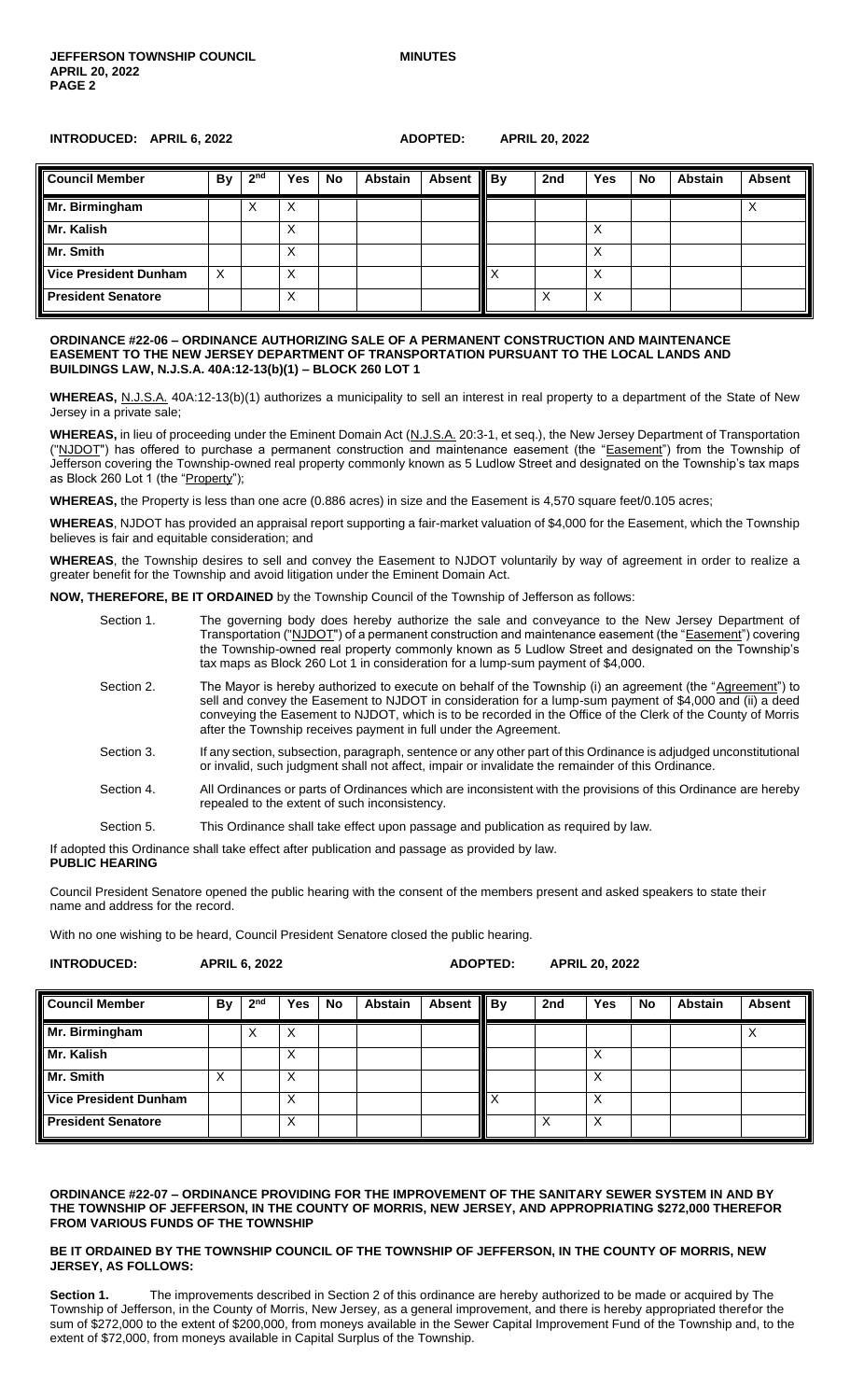**Section 2.** The improvement or purpose for the financing of which the appropriation is made as provided in Section 1 of this Ordinance is the improvement of the sanitary sewerage system in and by the Township by the upgrade of the generators and the improvement of the wastewater treatment plant, together with all structures, site work, equipment, work and materials necessary therefor or incidental thereto, all as shown on and in accordance with the plans and specifications therefor on file or to be filed in the office of the Township Clerk and hereby approved.

**Section 3.** The capital budget or temporary capital budget of the Township is hereby amended to conform with the provisions of this Ordinance to the extent of any inconsistency herewith and the resolutions promulgated by the Local Finance Board showing all detail of the amended capital budget or temporary capital budget and capital program as approved by the Director, Division of Local Government Services, are on file with the Township Clerk and are available for public inspection.

**Section 4.** This Ordinance shall take effect after publication after final passage as provided by law.

If adopted this Ordinance shall take effect after publication and passage as provided by law. **PUBLIC HEARING**

Council President Senatore opened the public hearing with the consent of the members present and asked speakers to state their name and address for the record.

With no one wishing to be heard, Council President Senatore closed the public hearing.

| <b>INTRODUCED:</b><br><b>APRIL 6, 2022</b> | <b>ADOPTED:</b> | <b>APRIL 20, 2022</b> |
|--------------------------------------------|-----------------|-----------------------|
|--------------------------------------------|-----------------|-----------------------|

| <b>Council Member</b>        | By | 2 <sup>nd</sup> | Yes               | <b>No</b> | <b>Abstain</b> | Absent    By | 2nd | <b>Yes</b> | <b>No</b> | <b>Abstain</b> | <b>Absent</b> |
|------------------------------|----|-----------------|-------------------|-----------|----------------|--------------|-----|------------|-----------|----------------|---------------|
| Mr. Birmingham               | ∧  |                 | $\checkmark$<br>⋏ |           |                |              |     |            |           |                |               |
| Mr. Kalish                   |    |                 | Х                 |           |                |              |     | ⌒          |           |                |               |
| Mr. Smith                    |    |                 | х                 |           |                |              |     | ∧          |           |                |               |
| <b>Vice President Dunham</b> |    | Х               | х                 |           |                |              |     |            |           |                |               |
| <b>President Senatore</b>    |    |                 | X                 |           |                |              |     | X          |           |                |               |

#### **ORDINANCE #22-08 – BOND ORDINANCE PROVIDING FOR THE IMPROVEMENT OF THE SANITARY SEWERAGE SYSTEM IN AND BY THE TOWNSHIP OF JEFFERSON, IN THE COUNTY OF MORRIS, NEW JERSEY, APPROPRIATING \$320,000 THEREFOR AND AUTHORIZING THE ISSUANCE OF \$320,000 BONDS OR NOTES OF THE TOWNSHIP FOR FINANCING SUCH APPROPRIATION**

**BE IT ORDAINED BY THE TOWNSHIP COUNCIL OF THE TOWNSHIP OF JEFFERSON, IN THE COUNTY OF MORRIS, NEW JERSEY** (not less than two-thirds of all the members thereof affirmatively concurring), **AS FOLLOWS**:

**Section 1.** The improvement described in Section 3 of this bond ordinance is hereby authorized as a general improvement to be made or acquired by The Township of Jefferson, in the County of Morris, New Jersey. For the said improvement or purpose stated in said Section 3, there is hereby appropriated the sum of \$320,000, said sum being inclusive of all appropriations heretofore made therefor.

**Section 2.** For the financing of said improvement or purpose and to meet the said \$320,000 appropriation, negotiable bonds of the Township are hereby authorized to be issued in the principal amount of \$320,000 pursuant to the Local Bond Law of New Jersey. In anticipation of the issuance of said bonds and to temporarily finance said improvement or purpose, negotiable notes of the Township in a principal amount not exceeding \$320,000 are hereby authorized to be issued pursuant to and within the limitations prescribed by said Local Bond Law.

Section 3. The improvement hereby authorized and purpose for the financing of which said obligations are to be issued is the improvement of the sanitary sewerage system in and by the Township, including by upgrades to the wastewater treatment plant, together with all equipment, appurtenances, structures, site work, work and materials necessary therefor or incidental thereto, all as shown on and in accordance with the plans and specifications therefor on file or to be filed in the office of the Township Clerk and hereby approved.

**(a)** The estimated maximum amount of bonds or notes to be issued for said purpose is \$320,000.

**(b)** The estimated cost of said purpose is \$320,000.

**Section 4.** The following additional matters are hereby determined, declared, recited and stated:

**(a)** The said purpose described in Section 3 of this bond ordinance is not current expense and is a property or improvement which the Township may lawfully acquire or make as a general improvement, and no part of the cost thereof has been or shall be specially assessed on property specially benefited thereby.

**(b)** The period of usefulness of said purpose within the limitations of said Local Bond Law, according to the reasonable life thereof computed from the date of the said bonds authorized by this bond ordinance, is forty (40) years.

**(c)** The supplemental debt statement required by said Local Bond Law has been duly made and filed in the office of the Township Clerk and a complete executed duplicate thereof has been filed in the office of the Director of the Division of Local Government Services in the Department of Community Affairs of the State of New Jersey, and such statement shows that, while the net debt of the Township determined as provided in said Local Bond Law is not increased by this bond ordinance, the gross debt of the Township as defined in said Local Bond Law is increased by the authorization of the bonds and notes provided for in this bond ordinance by \$320,000, and the said obligations authorized by this bond ordinance will be within all debt limitations prescribed by said Local Bond Law.

**(d)** Amounts not exceeding \$20,000 in the aggregate for interest on said obligations, costs of issuing said obligations, engineering costs and other items of expense listed in and permitted under Section 40A:2-20 of said Local Bond Law may be included as part of the costs of said improvements and are included in the foregoing estimate thereof.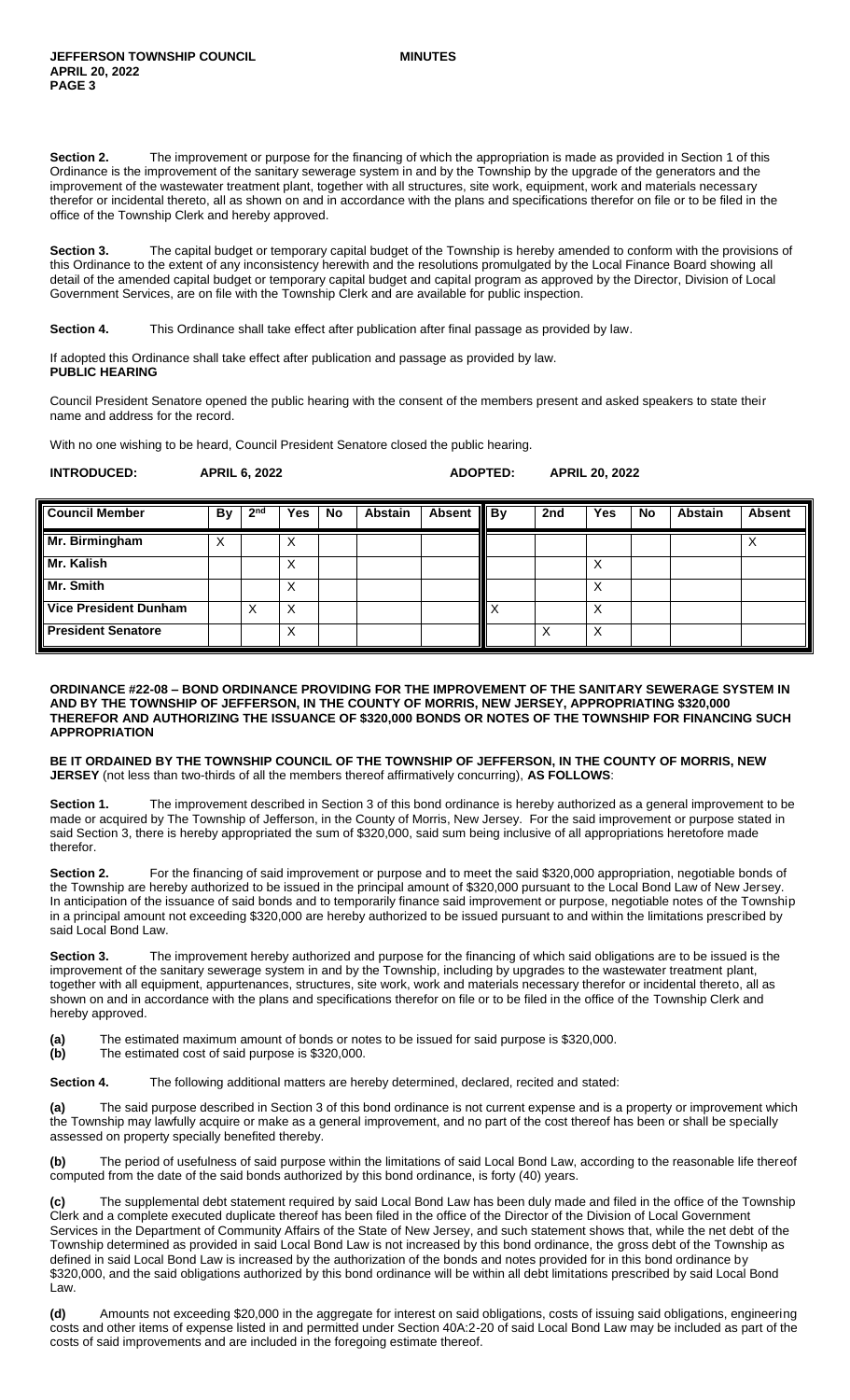**(e)** This bond ordinance authorizes obligations of the Township solely for a purpose described in subsection h of section 40A:2-7 of said Local Bond Law, and the said obligations authorized by this bond ordinance are to be issued for a purpose which is "selfliquidating" within the meaning and limitation of section 40A:2-45 of said Local Bond Law and are deductible, pursuant to subsection (c) of section 40A:2-44 of said Local Bond Law, from gross debt of the Township.

Section 5. All bond anticipation notes issued hereunder shall mature at such times as may be determined by the Chief Financial Officer, provided that no note shall mature later than one year from its date. The notes shall bear interest at such rate or rates and be in such form as may be determined by the Chief Financial Officer. The Chief Financial Officer shall determine all matters in connection with the notes issued pursuant to this bond ordinance, and the Chief Financial Officer's signature upon the notes shall be conclusive evidence as to all such determinations. All notes issued hereunder may be renewed from time to time subject to the provisions of N.J.S.A. 40A:2-8. The Chief Financial Officer is hereby authorized to sell part or all of the notes from time to time at public or private sale and to deliver them to the purchasers thereof upon receipt of payment of the purchase price plus accrued interest from their dates to the dates of delivery thereof. The Chief Financial Officer is directed to report in writing to the governing body of the Township at the meeting next succeeding the date when any sale or delivery of the notes pursuant to this bond ordinance is made. Such report must include the principal amount, interest rate and maturities of the notes sold, the price obtained and the name of the purchaser.

**Section 6.** The full faith and credit of the Township are hereby pledged to the punctual payment of the principal of and interest on the said obligations authorized by this bond ordinance. Said obligations shall be direct, unlimited obligations of the Township, and, unless paid from the revenues of the sanitary sewerage system of the Township, the Township shall be obligated to levy ad valorem taxes upon all the taxable property within the Township for the payment of said obligations and interest thereon without limitation of rate or amount.

**Section 7.** The capital budget or temporary capital budget of the Township is hereby amended to conform with the provisions of this ordinance to the extent of any inconsistency herewith and the resolutions promulgated by the Local Finance Board showing all detail of the amended capital budget or temporary capital budget and capital program as approved by the Director, Division of Local Government Services, are on file with the Township Clerk and are available for public inspection.

**Section 8.** This bond ordinance shall take effect twenty (20) days after the first publication thereof after final adoption, as provided by said Local Bond Law.

If adopted this Ordinance shall take effect after publication and passage as provided by law. **PUBLIC HEARING**

Council President Senatore opened the public hearing with the consent of the members present and asked speakers to state their name and address for the record.

With no one wishing to be heard, Council President Senatore closed the public hearing.

# **INTRODUCED: APRIL 6, 2022 ADOPTED: APRIL 20, 2022**

**Council Member By 2 nd Yes No Abstain Absent By 2nd Yes No Abstain Absent Mr. Birmingham** X X **Mr. Kalish** X X **Mr. Smith**  $\begin{array}{|c|c|c|c|c|c|}\hline \text{Mr. Smith} & & & \text{ } \end{array}$ **Vice President Dunham** X X X X X X X X X X **President Senatore** X X X X X X X X X

#### **ORDINANCE #22-09 – BOND ORDINANCE APPROPRIATING \$525,000 AND AUTHORIZING THE ISSUANCE OF \$499,500 BONDS OR NOTES OF THE TOWNSHIP FOR VARIOUS IMPROVEMENTS OR PURPOSES AUTHORIZED TO BE UNDERTAKEN BY THE TOWNSHIP OF JEFFERSON, IN THE COUNTY OF MORRIS, NEW JERSEY, FOR THE WATER SUPPLY AND DISTRIBUTION SYSTEM OF THE TOWNSHIP**

#### **BE IT ORDAINED BY THE TOWNSHIP COUNCIL OF THE TOWNSHIP OF JEFFERSON, IN THE COUNTY OF MORRIS, NEW JERSEY** (not less than two-thirds of all the members thereof affirmatively concurring), **AS FOLLOWS**:

**Section 1.** The several improvements described in Section 3 of this bond ordinance are hereby respectively authorized as general improvements to be made or acquired by The Township of Jefferson, in the County of Morris, New Jersey. For the said several improvements or purposes stated in said Section 3, there are hereby appropriated the respective sums of money therein stated as the appropriations made for said improvements or purposes, said sums, except as described below, being inclusive of all appropriations heretofore made therefor and amounting in the aggregate to \$525,000 including the aggregate sum of \$25,500 as the several down payments for said improvements or purposes required by law and more particularly described in Section 3 and now available therefore by virtue of provision in a previously adopted budget or budgets of the Township for down payment or for capital improvement purposes.

**Section 2.** For the financing of said improvements or purposes and to meet the said \$525,000 appropriations not provided for by application hereunder of said down payments, negotiable bonds of the Township are hereby authorized to be issued in the principal amount of \$499,500 pursuant to the Local Bond Law of New Jersey. In anticipation of the issuance of said bonds and to temporarily finance said improvements or purposes, negotiable notes of the Township in a principal amount not exceeding \$499,500 are hereby authorized to be issued pursuant to and within the limitations prescribed by said Local Bond Law.

# **Section 3.**

The improvements hereby authorized and the several purposes for the financing of which said obligations are to be issued, the appropriation made for and estimated cost of each such purpose, and the estimated maximum amount of bonds or notes to be issued for each such purpose, are respectively as follows: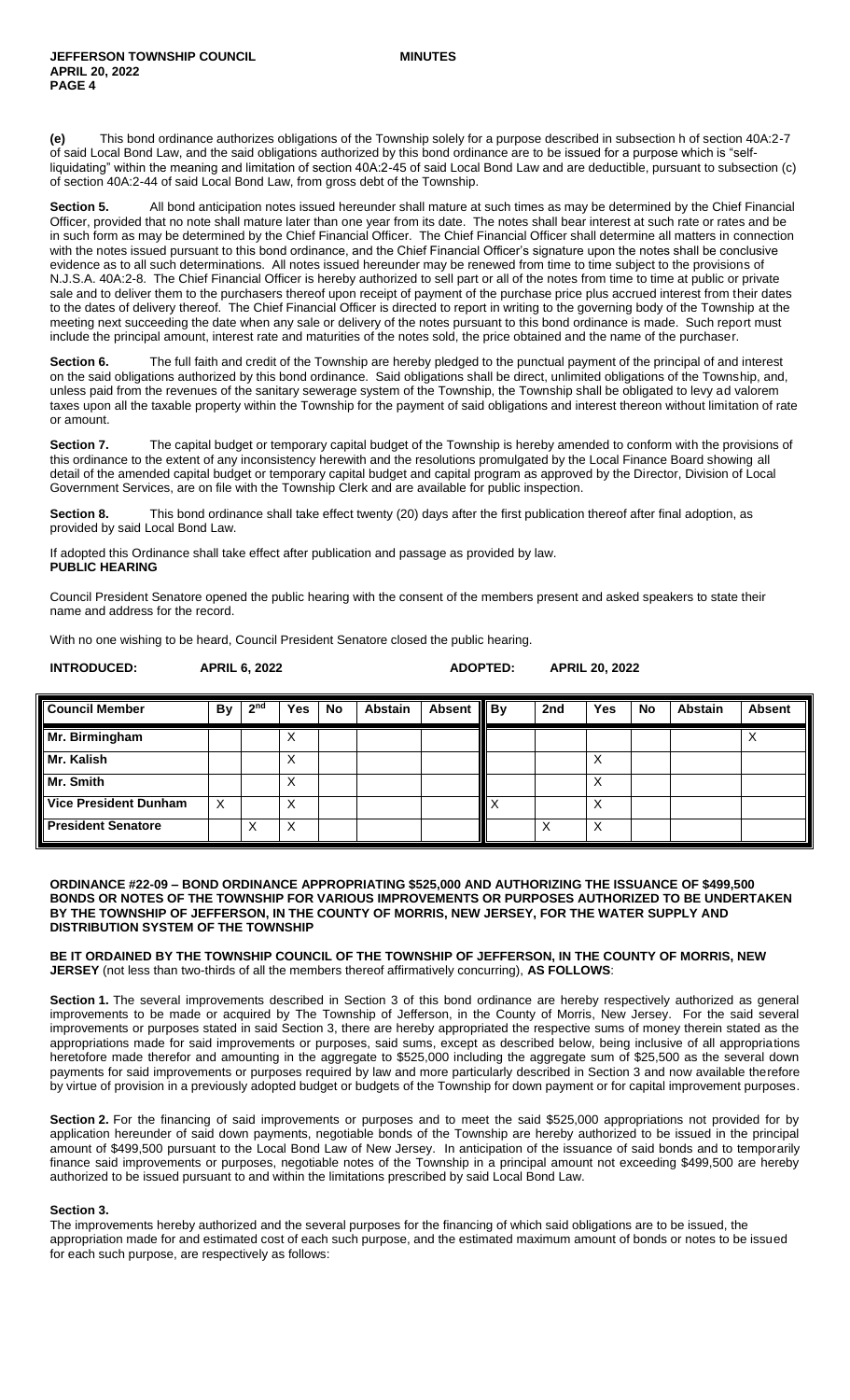| <b>IMPROVEMENT OR PURPOSE</b>                                                                                                                                                                                                                                                                                                                                                                                                                           | <b>APPROPRIATION</b><br><b>AND ESTIMATED COST</b> | <b>ESTIMATED MAXIMUM</b><br><b>AMOUNT OF BONDS AND</b><br><b>NOTES</b> |
|---------------------------------------------------------------------------------------------------------------------------------------------------------------------------------------------------------------------------------------------------------------------------------------------------------------------------------------------------------------------------------------------------------------------------------------------------------|---------------------------------------------------|------------------------------------------------------------------------|
| (a) Acquisition, by purchase, of new and additional<br>vehicular equipment for use by the water utility of the<br>Township, including one (1) pickup truck, together with<br>all attachments, appurtenances and equipment<br>necessary therefor or incidental thereto, all in<br>accordance with the specifications therefor on file or to<br>be filed in the office of the Township Clerk and hereby                                                   | \$50,000                                          | \$47,500                                                               |
| (b) Improvement of the water supply and distribution<br>system in and by the Township, including by the<br>extension of water mains and the upgrade of water<br>meters, together with all structures, site work,<br>equipment, work and materials necessary therefor or<br>incidental thereto, all as shown on and in accordance<br>with the plans and specifications therefor on file or to be<br>filed in the office of the Township Clerk and hereby |                                                   |                                                                        |
| approved                                                                                                                                                                                                                                                                                                                                                                                                                                                | 475,000                                           | 452.000                                                                |

 $\texttt{TOTALS} \quad \texttt{\quad} \quad \texttt{\quad} \quad \texttt{\quad} \quad \texttt{\quad} \quad \texttt{\quad} \quad \texttt{\quad} \quad \texttt{\quad} \quad \texttt{\quad} \quad \texttt{\quad} \quad \texttt{\quad} \quad \texttt{\quad} \quad \texttt{\quad} \quad \texttt{\quad} \quad \texttt{\quad} \quad \texttt{\quad} \quad \texttt{\quad} \quad \texttt{\quad} \quad \texttt{\quad} \quad \texttt{\quad} \quad \texttt{\quad} \quad \texttt{\quad} \quad \texttt{\quad} \quad \texttt{\quad} \quad \texttt{\quad} \quad \texttt{\quad} \quad \texttt{\quad} \quad \texttt$ 

**Section 4.** The following additional matters are hereby determined, declared, recited and stated:

**(a)** The said purposes described in Section 3 of this bond ordinance are not current expenses and each is a property or improvement which the Township may lawfully acquire or make as a general improvement, and no part of the cost thereof has been or shall be specially assessed on property specially benefited thereby.

**(b)** The average period of usefulness of said purposes within the limitations of said Local Bond Law and taking into consideration the respective amounts of the said obligations authorized for the several purposes, according to the reasonable life thereof computed from the date of the said bonds authorized by this bond ordinance, is 34.89 years.

**(c)** The supplemental debt statement required by said Local Bond Law has been duly made and filed in the office of the Township Clerk and a complete executed duplicate thereof has been filed in the office of the Director of the Division of Local Government Services in the Department of Community Affairs of the State of New Jersey, and such statement shows that, while the net debt of the Township determined as provided in said Local Bond Law is not increased by this bond ordinance, the gross debt of the Township as defined in said Local Bond Law is increased by the authorization of the bonds and notes provided for in this bond ordinance by \$499,500, and the said obligations authorized by this bond ordinance will be within all debt limitations prescribed by said Local Bond Law.

**(d)** Amounts not exceeding \$50,000 in the aggregate for interest on said obligations, costs of issuing said obligations, engineering costs and other items of expense listed in and permitted under Section 40A:2-20 of said Local Bond Law may be included as part of the costs of said improvements and are included in the foregoing estimate thereof.

**Section 5.** All bond anticipation notes issued hereunder shall mature at such times as may be determined by the Chief Financial Officer, provided that no note shall mature later than one year from its date. The notes shall bear interest at such rate or rates and be in such form as may be determined by the Chief Financial Officer. The Chief Financial Officer shall determine all matters in connection with the notes issued pursuant to this bond ordinance, and the Chief Financial Officer's signature upon the notes shall be conclusive evidence as to all such determinations. All notes issued hereunder may be renewed from time to time subject to the provisions of N.J.S.A. 40A:2-8. The Chief Financial Officer is hereby authorized to sell part or all of the notes from time to time at public or private sale and to deliver them to the purchasers thereof upon receipt of payment of the purchase price plus accrued interest from their dates to the dates of delivery thereof. The Chief Financial Officer is directed to report in writing to the governing body of the Township at the meeting next succeeding the date when any sale or delivery of the notes pursuant to this bond ordinance is made. Such report must include the principal amount, interest rate and maturities of the notes sold, the price obtained and the name of the purchaser.

**Section 6.** The full faith and credit of the Township are hereby pledged to the punctual payment of the principal of and interest on the said obligations authorized by this bond ordinance. Said obligations shall be direct, unlimited obligations of the Township, and, unless paid from the revenues of the water supply and distribution system of the Township, the Township shall be obligated to levy ad valorem taxes upon all the taxable property within the Township for the payment of said obligations and interest thereon without limitation of rate or amount.

**Section 7.** The capital budget or temporary capital budget of the Township is hereby amended to conform with the provisions of this ordinance to the extent of any inconsistency herewith and the resolutions promulgated by the Local Finance Board showing all detail of the amended capital budget or temporary capital budget and capital program as approved by the Director, Division of Local Government Services, are on file with the Township Clerk and are available for public inspection.

**Section 8.** This bond ordinance shall take effect twenty (20) days after the first publication thereof after final adoption, as provided by said Local Bond Law.

If adopted this Ordinance shall take effect after publication and passage as provided by law. **PUBLIC HEARING**

Council President Senatore opened the public hearing with the consent of the members present and asked speakers to state their name and address for the record.

With no one wishing to be heard, Council President Senatore closed the public hearing.

**INTRODUCED: APRIL 6, 2022 ADOPTED: APRIL 20, 2022**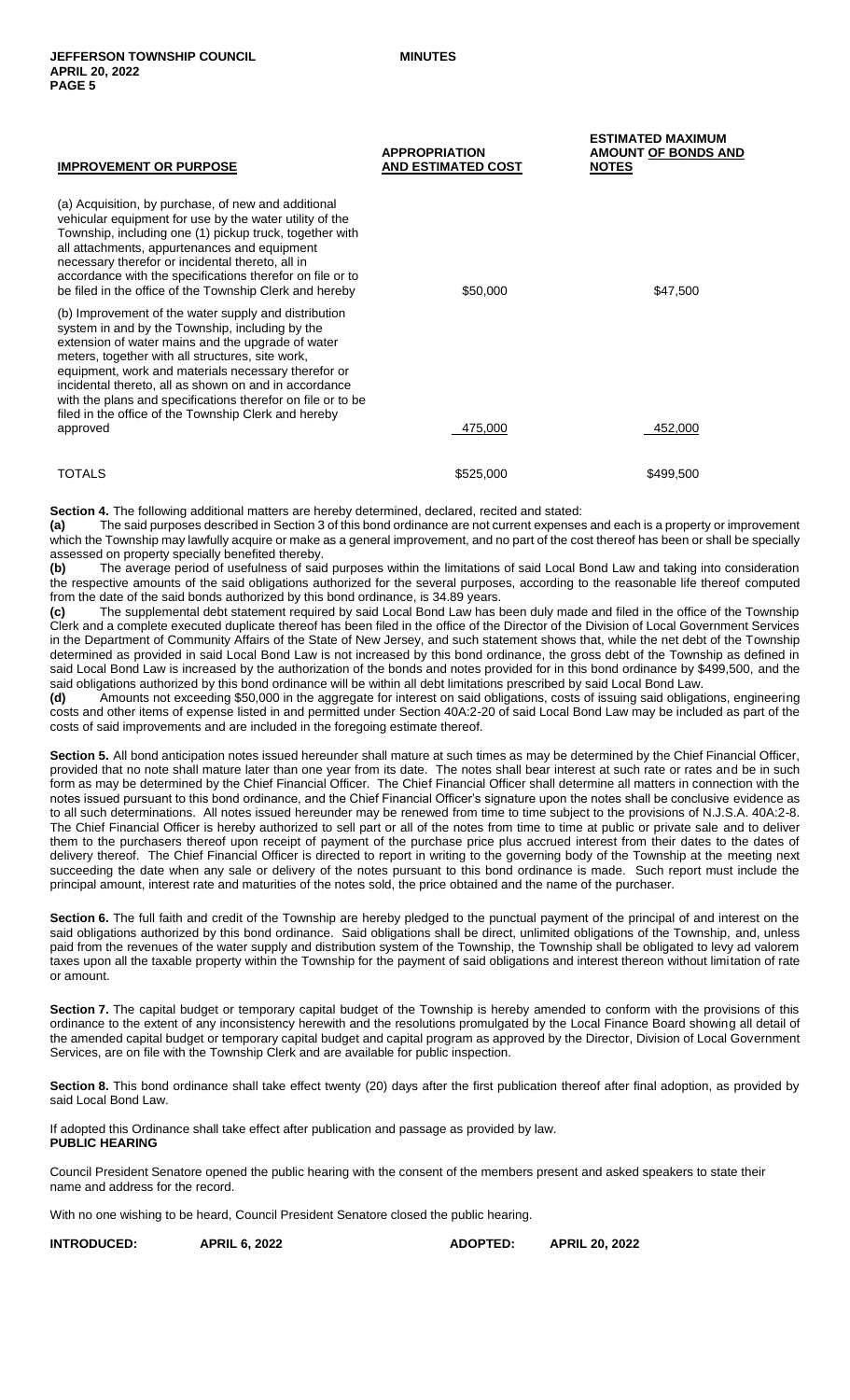| <b>Council Member</b>        | By | 2 <sup>nd</sup> | <b>Yes</b> | <b>No</b> | Abstain | <b>Absent</b> | $\blacksquare$ By | 2nd | Yes               | <b>No</b> | <b>Abstain</b> | <b>Absent</b> |
|------------------------------|----|-----------------|------------|-----------|---------|---------------|-------------------|-----|-------------------|-----------|----------------|---------------|
| Mr. Birmingham               |    | X               | X          |           |         |               |                   |     |                   |           |                |               |
| Mr. Kalish                   |    |                 | v<br>⋏     |           |         |               |                   |     | $\cdot$<br>⌒      |           |                |               |
| Mr. Smith                    |    |                 | х          |           |         |               |                   |     |                   |           |                |               |
| <b>Vice President Dunham</b> | X  |                 | X          |           |         |               |                   |     | X                 |           |                |               |
| <b>President Senatore</b>    |    |                 | X          |           |         |               |                   |     | $\checkmark$<br>∧ |           |                |               |

**ORDINANCE #22-10 – BOND ORDINANCE APPROPRIATING \$3,759,000 AND AUTHORIZING THE ISSUANCE OF \$3,571,050 BONDS OR NOTES OF THE TOWNSHIP, FOR VARIOUS IMPROVEMENTS OR PURPOSES AUTHORIZED TO BE UNDERTAKEN BY THE TOWNSHIP OF JEFFERSON, IN THE COUNTY OF MORRIS, NEW JERSEY**

**BE IT ORDAINED BY THE TOWNSHIP COUNCIL OF THE TOWNSHIP OF JEFFERSON, IN THE COUNTY OF MORRIS, NEW JERSEY** (not less than two-thirds of all the members thereof affirmatively concurring), **AS FOLLOWS**:

**Section 1.** The several improvements described in Section 3 of this bond ordinance are hereby respectively authorized as general improvements to be made or acquired by The Township of Jefferson, in the County of Morris, New Jersey. For the said several improvements or purposes stated in said Section 3, there are hereby appropriated the respective sums of money therein stated as the appropriations made for said improvements or purposes, said sums, except as described below, being inclusive of all appropriations heretofore made therefor and amounting in the aggregate to \$3,759,000 including the aggregate sum of \$187,950 as the several down payments for said improvements or purposes required by law and more particularly described in said Section 3 and now available therefor by virtue of provision in a previously adopted budget or budgets of the Township for down payment or for capital improvement purposes.

Section 2. For the financing of said improvements or purposes and to meet the part of said \$3,759,000 appropriations not provided for by application hereunder of said down payments, negotiable bonds of the Township are hereby authorized to be issued in the principal amount of \$3,571,050 pursuant to the Local Bond Law of New Jersey. In anticipation of the issuance of said bonds and to temporarily finance said improvements or purposes, negotiable notes of the Township in a principal amount not exceeding \$3,571,050 are hereby authorized to be issued pursuant to and within the limitations prescribed by said Local Bond Law.

Section 3. The improvements hereby authorized and the several purposes for the financing of which said obligations are to be issued, the appropriation made for and estimated cost of each such purpose, and the estimated maximum amount of bonds or notes to be issued for each such purpose, are respectively as follows:

# **IMPROVEMENT OR PURPOSE**

(a) Improvement of municipally-owned properties and facilities in and by the Township, including the salt shed by the upgrade of the roof, and the Municipal Building by the upgrade of the fuel system, together with for all the aforesaid all equipment, structures, site work, furnishings, work and materials necessary therefor or incidental thereto, all as shown on and in accordance with the plans and specifications therefor on file or to be filed in the office of the Township Clerk and hereby approved  $$520,000$  \$495,050

(b) Improvement of various roads in and by the Township by the reconstruction and resurfacing thereof to provide roadway pavements at least equal in useful life or durability to a roadway surface of Class B construction (as such term is used or referred to in Section 40A:2-22 of said Local Bond Law), including, but not limited to, Mountainview Trail, Great Sun Terrace, Tecumseh Ridge, Shenandoah Cresent, Shawnee Parkway, West Lakeside Avenue, Pathfinder Trail, North Parkway, South Parkway, Highview Trail, Highview Terrace, Duck Point, Mallard Road, Maryann Road, Wrobleski Lane, Heather Hills Drive, Dogwood Drive, Dogwood Court, Johnson Place, Cozy Lake Road, Mitchell Drive, Whitney Drive, Brookside Drive, including also, the improvement of the Municipal Building parking lot and the improvement of various roads in and by the Township by the crack sealing and microsealing thereof including Brentwood, Ruskin Road, Stoney Brook Lane, Linde Lane, Pecan Lane, Cardinal Court, Sparrow Court, Overhill Terrace, Pembrook Court, Hardbargain Road, Sleepy Hollow Drive, Pine Bluff Lane, Wayfair Lane and Wood Hollow Trail, together with for all the aforesaid all oil and chipping, guide rails, reflectors, signage, dividers, curbing, milling, drainage, structures and improvements, equipment, site work, work and materials necessary therefor or incidental thereto, all as shown on and in accordance with the plans and specifications therefor on file or to be filed in the office of the Township Clerk and hereby approved

**APPROPRIATION AND ESTIMATED COST** **ESTIMATED MAXIMUM AMOUNT OF BONDS AND NOTES**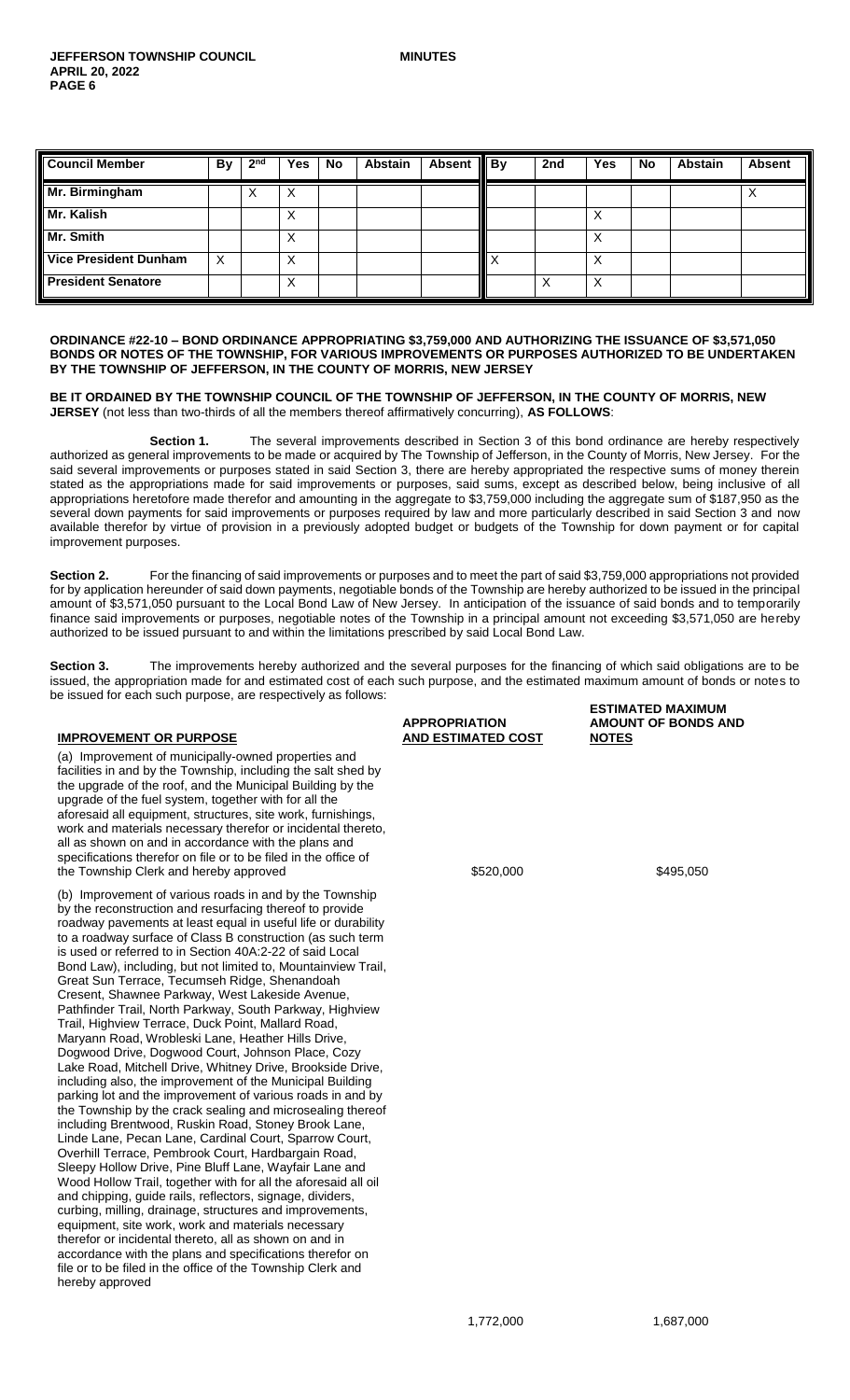| (c) Improvement of the storm water drainage system in<br>and by the Township, including the reconstruction of<br>drainage facilities in and along and various streets and<br>locations in the Township, including Pathfinder Trail,<br>Mountainview Trail, West Shawnee Trail, Shanandoah<br>Crescent, Sunset Lane, Seminole Trail, Horace Road and<br>Clifton Road, together with all structures, road resurfacing,<br>equipment, site work, work and materials necessary<br>therefor or incidental thereto, all as shown on and in<br>accordance with the plans and specifications therefor on<br>file or to be filed in the office of the Borough and hereby<br>approved |             |             |
|-----------------------------------------------------------------------------------------------------------------------------------------------------------------------------------------------------------------------------------------------------------------------------------------------------------------------------------------------------------------------------------------------------------------------------------------------------------------------------------------------------------------------------------------------------------------------------------------------------------------------------------------------------------------------------|-------------|-------------|
|                                                                                                                                                                                                                                                                                                                                                                                                                                                                                                                                                                                                                                                                             | 250,000     | 238,000     |
| (d) Acquisition by purchase of new and additional vehicular<br>equipment, including two (2) mason dump trucks and one<br>(1) single axle dump truck for use by the Department of<br>Public Works of the Township, and the substantial<br>refurbishment of a fire truck for use by Fire Company #2 of<br>the Township, together with all attachments,<br>appurtenances and equipment necessary therefor or<br>incidental thereto, all as shown on and in accordance with<br>the specifications therefor on file or to be filed in the office<br>of the Township Clerk and hereby approved                                                                                    | 875,000     | 827,000     |
| (e) Acquisition by purchase and installation, as necessary,<br>of new and additional equipment, including one (1) trench<br>compactor and one (1) portable bucket screener for use by<br>the Department of Public Works of the Township, together<br>with for all the aforesaid all attachments, appurtenances<br>and accessories necessary therefor or incidental thereto,<br>all as shown on and in accordance with the specifications<br>therefor on file or to be filed in the office of the Township<br>Clerk and hereby approved                                                                                                                                      | 130,000     | 123,000     |
| (f) Improvement of the Police Department's 911 system by<br>the upgrade thereof, together with all equipment,<br>attachments and accessories necessary therefor or<br>incidental thereto, all as shown on and in accordance with<br>the plans and specifications therefor on file or to be filed in<br>the office of the Township Clerk and hereby approved                                                                                                                                                                                                                                                                                                                 |             |             |
|                                                                                                                                                                                                                                                                                                                                                                                                                                                                                                                                                                                                                                                                             | 212,000     | 201,000     |
| Totals                                                                                                                                                                                                                                                                                                                                                                                                                                                                                                                                                                                                                                                                      | \$3,759,000 | \$3,571,050 |

The excess of the appropriation made for each of the improvements or purposes aforesaid over the estimated maximum amount of bonds or notes to be issued therefor, as above stated, is the amount of the said down payment for said purpose.

**Section 4.** The following additional matters are hereby determined, declared, recited and stated:

**(a)** The said purposes described in Section 3 of this bond ordinance are not current expenses and each is a property or improvement which the Township may lawfully acquire or make as a general improvement, and no part of the cost thereof has been or shall be specially assessed on property specially benefited thereby.

**(b)** The average period of usefulness of said purposes within the limitations of said Local Bond Law and taking into consideration the respective amounts of the said obligations authorized for the several purposes, according to the reasonable life thereof computed from the date of the said bonds authorized by this bond ordinance, is 11.7 years.

**(c)** The supplemental debt statement required by said Local Bond Law has been duly made and filed in the office of the Township Clerk and a complete executed duplicate thereof has been filed in the office of the Director of the Division of Local Government Services in the Department of Community Affairs of the State of New Jersey, and such statement shows that the gross debt of the Township as defined in said Local Bond Law is increased by the authorization of the bonds and notes provided for in this bond ordinance by \$3,571,050, and the said obligations authorized by this bond ordinance will be within all debt limitations prescribed by said Local Bond Law.

**(d)** Amounts not exceeding \$380,000 in the aggregate for interest on said obligations, costs of issuing said obligations, engineering costs and other items of expense listed in and permitted under Section 40A:2-20 of said Local Bond Law may be included as part of the costs of said improvements and are included in the foregoing estimate thereof.

**Section 5.** All bond anticipation notes issued hereunder shall mature at such times as may be determined by the Chief Financial Officer, provided that no note shall mature later than one year from its date. The notes shall bear interest at such rate or rates and be in such form as may be determined by the Chief Financial Officer. The Chief Financial Officer shall determine all matters in connection with the notes issued pursuant to this bond ordinance, and the Chief Financial Officer's signature upon the notes shall be conclusive evidence as to all such determinations. All notes issued hereunder may be renewed from time to time subject to the provisions of N.J.S.A. 40A:2- 8. The Chief Financial Officer is hereby authorized to sell part or all of the notes from time to time at public or private sale and to deliver them to the purchasers thereof upon receipt of payment of the purchase price plus accrued interest from their dates to the dates of delivery thereof. The Chief Financial Officer is directed to report in writing to the governing body of the Township at the meeting next succeeding the date when any sale or delivery of the notes pursuant to this bond ordinance is made. Such report must include the principal amount, interest rate and maturities of the notes sold, the price obtained and the name of the purchaser. The full faith and credit of the Township are hereby pledged to the punctual payment of the principal of and interest on the said obligations.

**Section 6.** authorized by this bond ordinance. Said obligations shall be direct, unlimited obligations of the Township, and the Township shall be obligated to levy ad valorem taxes upon all the taxable property within the Township for the payment of said obligations and interest thereon without limitation of rate or amount.

Section 7. The capital budget or temporary capital budget of the Township is hereby amended to conform with the provisions of this ordinance to the extent of any inconsistency herewith and the resolutions promulgated by the Local Finance Board showing all detail of the amended capital budget or temporary capital budget and capital program as approved by the Director, Division of Local Government Services, are on file with the Township Clerk and are available for public inspection.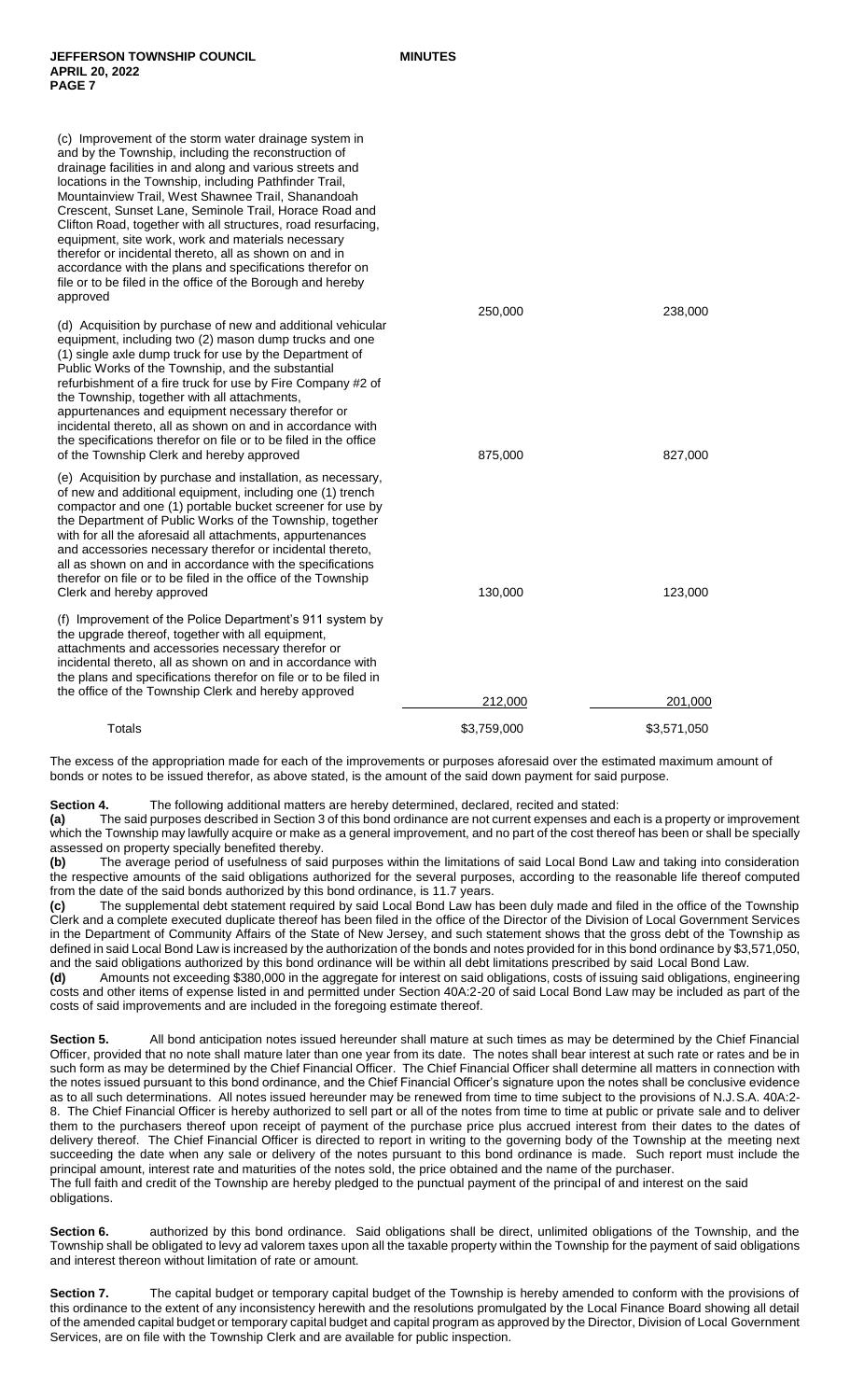Section 8. This bond ordinance shall take effect twenty (20) days after the first publication thereof after final adoption, as provided by said Local Bond Law.

If adopted this Ordinance shall take effect after publication and passage as provided by law. **PUBLIC HEARING**

Council President Senatore opened the public hearing with the consent of the members present and asked speakers to state their name and address for the record.

With no one wishing to be heard, Council President Senatore closed the public hearing.

| <b>INTRODUCED:</b> | <b>APRIL 6, 2022</b> | ADOPTED: | <b>APRIL 20, 2022</b> |
|--------------------|----------------------|----------|-----------------------|
|                    |                      |          |                       |

| <b>Council Member</b>        | <b>By</b> | 2 <sub>nd</sub> | Yes | No | <b>Abstain</b> | Absent   By | 2nd | <b>Yes</b>        | <b>No</b> | <b>Abstain</b> | <b>Absent</b> |
|------------------------------|-----------|-----------------|-----|----|----------------|-------------|-----|-------------------|-----------|----------------|---------------|
| Mr. Birmingham               |           |                 | X   |    |                |             |     |                   |           |                |               |
| Mr. Kalish                   |           |                 | X   |    |                |             |     | ∧                 |           |                |               |
| Mr. Smith                    | ∧         |                 | X   |    |                |             |     | Χ                 |           |                |               |
| <b>Vice President Dunham</b> |           | Х               | X   |    |                |             |     | v                 |           |                |               |
| <b>President Senatore</b>    |           |                 | X   |    |                |             |     | $\checkmark$<br>⋏ |           |                |               |

#### **ORDINANCE #22-11 – ORDINANCE PROVIDING FOR VARIOUS IMPROVEMENTS OR PURPOSES TO BE UNDERTAKEN IN AND BY THE TOWNSHIP OF JEFFERSON, IN THE COUNTY OF MORRIS, NEW JERSEY, AND APPROPRIATING \$1,380,825 THEREFOR FROM VARIOUS FUNDS OF THE TOWNSHIP**

### **BE IT ORDAINED BY THE TOWNSHIP COUNCIL OF THE TOWNSHIP OF JEFFERSON, IN THE COUNTY OF MORRIS, NEW JERSEY, AS FOLLOWS:**

**Section 1.** The improvements described in Section 2 of this ordinance are hereby authorized as general improvements to be made or acquired by The Township of Jefferson, in the County of Morris, New Jersey. For the said improvements or purposes stated in said Section 2, there is hereby appropriated the sum of \$1,380,825, to the extent of \$733,825, from moneys available in the Capital Improvement Fund of the Township, to the extent of \$100,000, from moneys available in the Police Outside Employment Trust Funds of the Township, to the extent of \$208,000, from moneys available in the combined Open Space/Recreation Trust Funds of the Township, and to the extent of \$339,000, from funds received by the Township from the New Jersey Department of Transportation as a grant-in-aid of financing said improvement to Russia Road.

**Section 2.** The improvements hereby authorized and the several purposes for which said appropriation is made are as follows: the acquisition of new and additional communications and computer equipment for use by various departments of the Township; the acquisition of new and additional equipment including, a mail machine for use by the Administration Department of the Township, an envelope stuffer for use by the Collections Department of the Township, radios and various equipment for use by Fire Company #1 and Fire Company #2 of the Township, a utility vehicle, weapons, light bars, police car conversion kits, medical equipment, a blinking crosswalk, for use by the Police Department of the Township, shop equipment for use by the Department of Public Works of the Township, a photocopier, a dump truck and a pickup truck for use by the Recreation Department of the Township, and drones for use by the Office of Emergency Management of the Township; accreditation for the Police Department; the improvement of municipally-owned facilities and locations in and by the Township including the Recycling Center by the improvement thereof, the Health Center by the renovation thereof and the installation of security cameras, the Animal Shelter by the installation of security cameras and a new fire alarm system, the Kennedy Softball Field by the excavation thereof and improvements thereto, Camp Jefferson by the upgrade of the nurse's cabin; the improvement of Russia Road, the improvement of various roads by the line striping thereof; and the conversion of records for various departments of the Township, together with, for all of the foregoing, all necessary and appurtenant equipment, accessories, attachments, work and materials, and all as shown on and in accordance with the plans and specifications therefor on file or to be filed in the office of the Township Clerk and hereby approved.

Section 3. The capital budget or temporary capital budget of the Township is hereby amended to conform with the provisions of this ordinance to the extent of any inconsistency herewith and the resolutions promulgated by the Local Finance Board showing all detail of the amended capital budget or temporary capital budget and capital program as approved by the Director, Division of Local Government Services are on file with the Township Clerk and are available for public inspection.

**Section 4.** This ordinance shall take effect after publication after final adoption, as provided by law.

If adopted this Ordinance shall take effect after publication and passage as provided by law. **PUBLIC HEARING**

Council President Senatore opened the public hearing with the consent of the members present and asked speakers to state their name and address for the record.

With no one wishing to be heard, Council President Senatore closed the public hearing.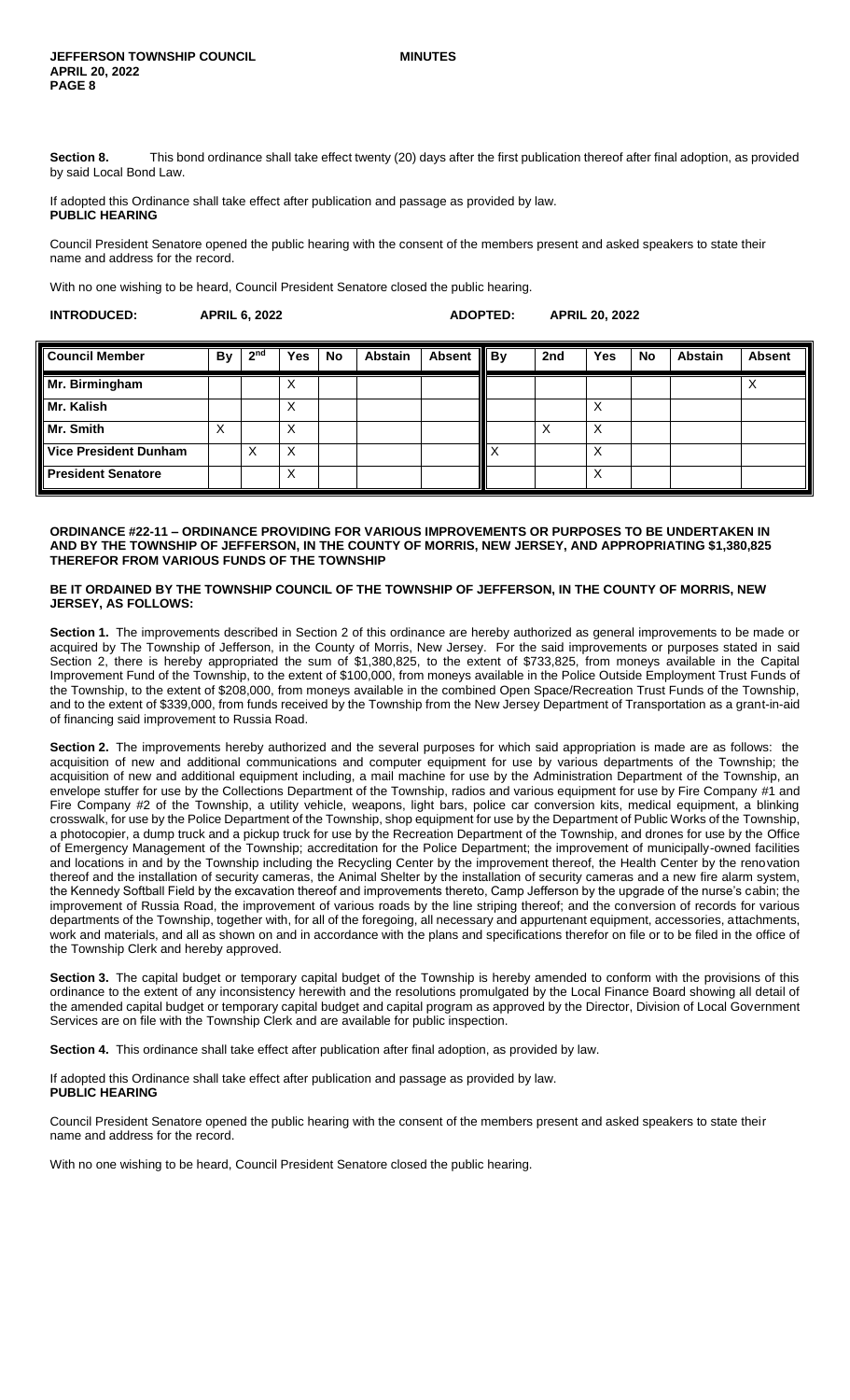**INTRODUCED: APRIL 6, 2022 ADOPTED: APRIL 20, 2022**

| <b>Council Member</b>        | By | 2 <sup>nd</sup> | Yes | No | <b>Abstain</b> | <b>Absent</b> | $\parallel$ By | 2nd | Yes | No | <b>Abstain</b> | <b>Absent</b> |
|------------------------------|----|-----------------|-----|----|----------------|---------------|----------------|-----|-----|----|----------------|---------------|
| Mr. Birmingham               |    |                 | ⋏   |    |                |               |                |     |     |    |                |               |
| Mr. Kalish                   |    |                 | х   |    |                |               |                |     |     |    |                |               |
| Mr. Smith                    |    | Х               | х   |    |                |               |                |     | х   |    |                |               |
| <b>Vice President Dunham</b> |    |                 | X   |    |                |               | X              |     | х   |    |                |               |
| <b>President Senatore</b>    | х  |                 | Х   |    |                |               |                |     | X   |    |                |               |

#### **7. COUNCIL AND MAYOR DISCUSSION**

## **Amending Chapter 235-16, Health Department Fees**

Ms. Millikin said she provided some impoundment and adoption fee suggestions to Council and subsequently has met with the Animal Control Officer, who offered some additional suggestions. Ms. Millikin said she agreed with the recommendations of the ACO. She said that the ACO confirmed that the maintenance fee is set by the State and cannot be higher than the current \$4.00 per day. Ms. Millikin stated that it costs the Township money to run the pound as well as to make sure the animals have their shots, various tests for well care, and spayed or neutered if necessary. She said if Council was agreeable to raising the fees she would rework the Ordinance and have it ready for introduction at the next Council meeting. Council consensus was that the fees should be amended.

#### **Budget Presentations**

Ms. Millikin, Mr. Eagen and Mr. Cerullo reviewed their Power Point budget presentation. Ms. Millikin discussed the 2022 total budget summary. Mr. Eagen reviewed debt service and mentioned that the Township will be going out to the note market in June. He stated that interest on permanent financing is decreasing. Ms. Millikin highlighted the capital plan, which totals \$6,767,425.00 and includes \$2,329,925 in "pay as you go" projects.

Ms. Millikin reported a 2022 tax rate of \$.0904 versus a 2021 tax rate of \$.877. She said this represents a net change of \$.027 or 3.03%. She said the tax levy increase is \$837,957.10 or 3.369%, and that the 2022 municipal tax increase is \$84.90 on an average home assessment of \$319,133. Ms. Millikin stated that the top five (5) expenses for 2022 are public safety, employee health & pension, debt service, road repair and maintenance, and the reserve for uncollected taxes (RUT). Mr. Eagen explained the RUT as a nonspending appropriation to offset what the municipality doesn't collect if residents don't pay property taxes. Mr. Cerullo said that when delinquent taxpayers pay their taxes, this money replenishes the surplus.

Mr. Eagen reviewed the fund balance history and said the Township's surplus is the highest he's ever seen. He reported that the use of surplus is consistent with Township policy and that this year there is \$2.8 million dollars anticipated in the budget. He explained that the Township uses as revenue what it reasonably thinks it can regenerate.

Mr. Eagen also reviewed the two levy caps. He said the Township is under the 2010 Tax Levy Cap by \$270,828.11. He said that the index rate used in the 1977 Appropriation Cap is set by the State and based on the Consumer Price Index (CPI). Mr. Eagen stated that this year, the index rate is 3.5% with the addition of the COLA Ordinance.

Ms. Millikin discussed the Water and Sewer Utility 2022 Budget Summary as well as the Solid Waste Collection budget and the garbage contract bid. She showed Council a breakdown of the 2022 municipal tax levy, which includes \$304.01 for garbage, \$2,439.87 for municipal, \$108.43 for library, and \$31.91 for municipal open space. She also showed Council a breakdown of taxes paid by Jefferson residents, which includes 8.9% to the County, .2% for County Open Space tax, 59.2% school taxes, .4% for municipal open space tax, 1.2% for the municipal library tax, 3.3% for the garbage district, and 26.8% for the municipality. Ms. Millikin concluded her presentation by thanking Mr. Eagen, Mr. Cerullo, the Mayor and Department Heads, and the Council for their efforts regarding the 2022 budget.

# **8. NEW BUSINESS**

#### **RESOLUTION #22-93**

**Resolution Authorizing Reading of the 2022 Municipal Budget and 2022 Solid Waste Collection District Municipal Budget By Title**

**WHEREAS**, pursuant to the Local Budget Law N.J.S.A. 40A:4-1 et seq., all provisions for the Adoption of the **2022** Municipal Budget and Solid Waste Collection District Municipal Budget for the Township of Jefferson have been met.

**NOW, THEREFORE, BE IT RESOLVED** by the Township Council of the Township of Jefferson, County of Morris, State of New Jersey that the **2022** Municipal Budget and Solid Waste Collection District Municipal Budget shall be read by title at this Adoption for same.

| <b>Council Member</b>        | B٧     | 2 <sub>nd</sub> | Yes | <b>No</b> | <b>Abstain</b> | <b>Absent</b> |
|------------------------------|--------|-----------------|-----|-----------|----------------|---------------|
| Mr. Birmingham               |        |                 |     |           |                |               |
| Mr. Kalish                   |        |                 |     |           |                |               |
| Mr. Smith                    | ν<br>↗ |                 | x   |           |                |               |
| <b>Vice President Dunham</b> |        |                 |     |           |                |               |
| <b>President Senatore</b>    |        |                 |     |           |                |               |

#### **PUBLIC HEARING – 2022 SOLID WASTE COLLECTION DISTRICT MUNICIPAL BUDGET**

#### **PUBLIC HEARING**

Council President Senatore opened the public budget hearing with the consent of the members present and asked speakers to state their name and address for the record.

With no one wishing to be heard, Council President Senatore closed the public hearing.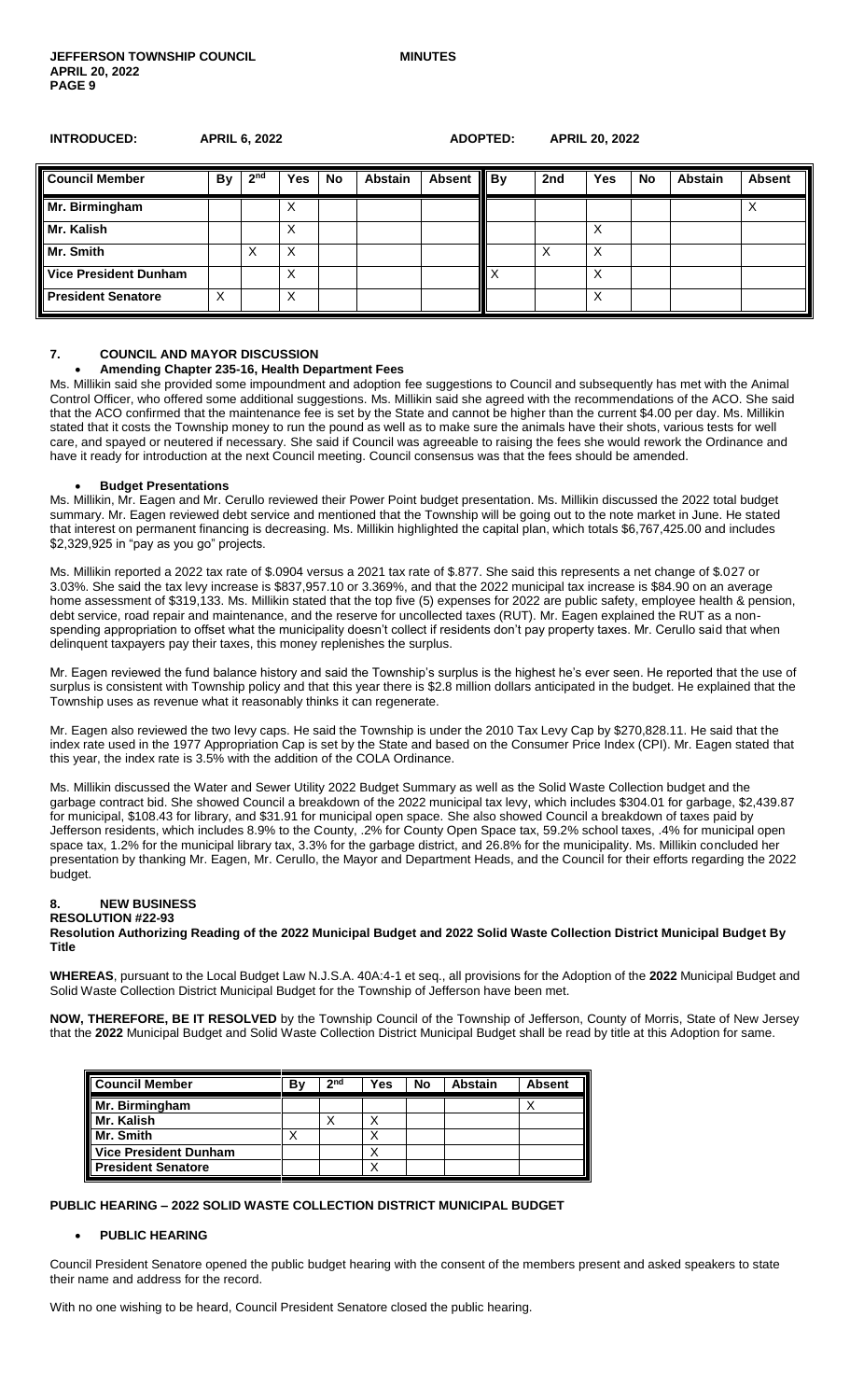# **RESOLUTION #22-94 Adoption of 2022 Solid Waste Collection District Municipal Budget**

**BE IT RESOLVED** by the Township Council of the Township of Jefferson, County of Morris, State of New Jersey that the budget hereinbefore set forth is hereby adopted and shall constitute an appropriation for the purposes stated of the sums therein set forth as appropriations, and authorization of the amount of **\$2,709,740.00 for amount to be raised by taxation for Solid Waste Collection District.**

| <b>INTRODUCED:</b>           | <b>MARCH 16, 2022</b> |                 |     |           |                | ADOPTED: APRIL 20, 2022 |              |     |     |    |                |               |
|------------------------------|-----------------------|-----------------|-----|-----------|----------------|-------------------------|--------------|-----|-----|----|----------------|---------------|
| <b>Council Member</b>        | By                    | 2 <sup>nd</sup> | Yes | <b>No</b> | <b>Abstain</b> | <b>Absent</b>           | By           | 2nd | Yes | No | <b>Abstain</b> | <b>Absent</b> |
| Mr. Birmingham               |                       | Х               | X   |           |                |                         |              |     |     |    |                | х             |
| Mr. Kalish                   |                       |                 | Χ   |           |                |                         |              |     | Х   |    |                |               |
| Mr. Smith                    |                       |                 | Χ   |           |                |                         |              | X   | X   |    |                |               |
| <b>Vice President Dunham</b> | $\times$              |                 | X   |           |                |                         | $\checkmark$ |     | X   |    |                |               |
| <b>President Senatore</b>    |                       |                 | Χ   |           |                |                         |              |     | Х   |    |                |               |

# **PUBLIC HEARING – 2022 MUNICIPAL BUDGET**

#### **PUBLIC HEARING**

Council President Senatore opened the public budget hearing with the consent of the members present and asked speakers to state their name and address for the record.

With no one wishing to be heard, Council President Senatore closed the public hearing.

#### **RESOLUTION #22-95 Resolution to Amend 2022 Municipal Budget**

**WHEREAS,** the local municipal budget for the year 2022 was approved on March 16, 2022; and

**WHEREAS,** the public hearing on said budget has been held as advertised; and

**WHEREAS,** it is desired to amend said approved budget.

**NOW, THEREFORE, BE IT RESOLVED** by the Governing Body of the Township of Jefferson, Morris County, New Jersey, that the following amendments to the approved budget of 2022 be made**:**

# **CURRENT FUND BUDGET**

|    | <b>ANTICIPATED REVENUES</b>                                                                           | <b>FROM</b>  | то           |
|----|-------------------------------------------------------------------------------------------------------|--------------|--------------|
| 1. | <b>Surplus Anticipated</b>                                                                            | 2,830,000.00 | 2,836,690.50 |
|    | <b>TOTAL SURPLUS ANTICIPATED</b>                                                                      | 2,830,000.00 | 2,836,690.50 |
| 3. | Miscellaneous Revenues - Section A: Local Revenues<br>Interest and Costs on Taxes                     | 210,000.00   | 216,690.50   |
|    | Total Section A: Local Revenues                                                                       | 559,900.00   | 566,590.50   |
| 3. | Miscellaneous Revenues - Section B: State Aid Without Offsetting Appropriations<br>Garden State Trust | 38,163.00    | 24,782.00    |
|    | Total Section B: State Aid Without Offsetting Appropriations                                          | 2,100,168.00 | 2,086,787.00 |
|    | <b>TOTAL MISCELLANEOUS REVENUES</b>                                                                   | 4,216,345.36 | 4,209,654.86 |

**BE IT FURTHER RESOLVED** that a certified copy of this resolution be filed forthwith in the Office of the Director of Local Government Services for her certification of the 2022 Local Municipal Budget so amended.

| <b>Council Member</b>        | B٧ | 2 <sub>nd</sub> | Yes | No | <b>Abstain</b> | Ш<br><b>Absent</b> |
|------------------------------|----|-----------------|-----|----|----------------|--------------------|
| Mr. Birmingham               |    |                 |     |    |                |                    |
| Mr. Kalish                   |    |                 |     |    |                |                    |
| Mr. Smith                    | ◡  |                 | ν   |    |                |                    |
| <b>Vice President Dunham</b> |    |                 |     |    |                |                    |
| <b>President Senatore</b>    |    |                 | v   |    |                |                    |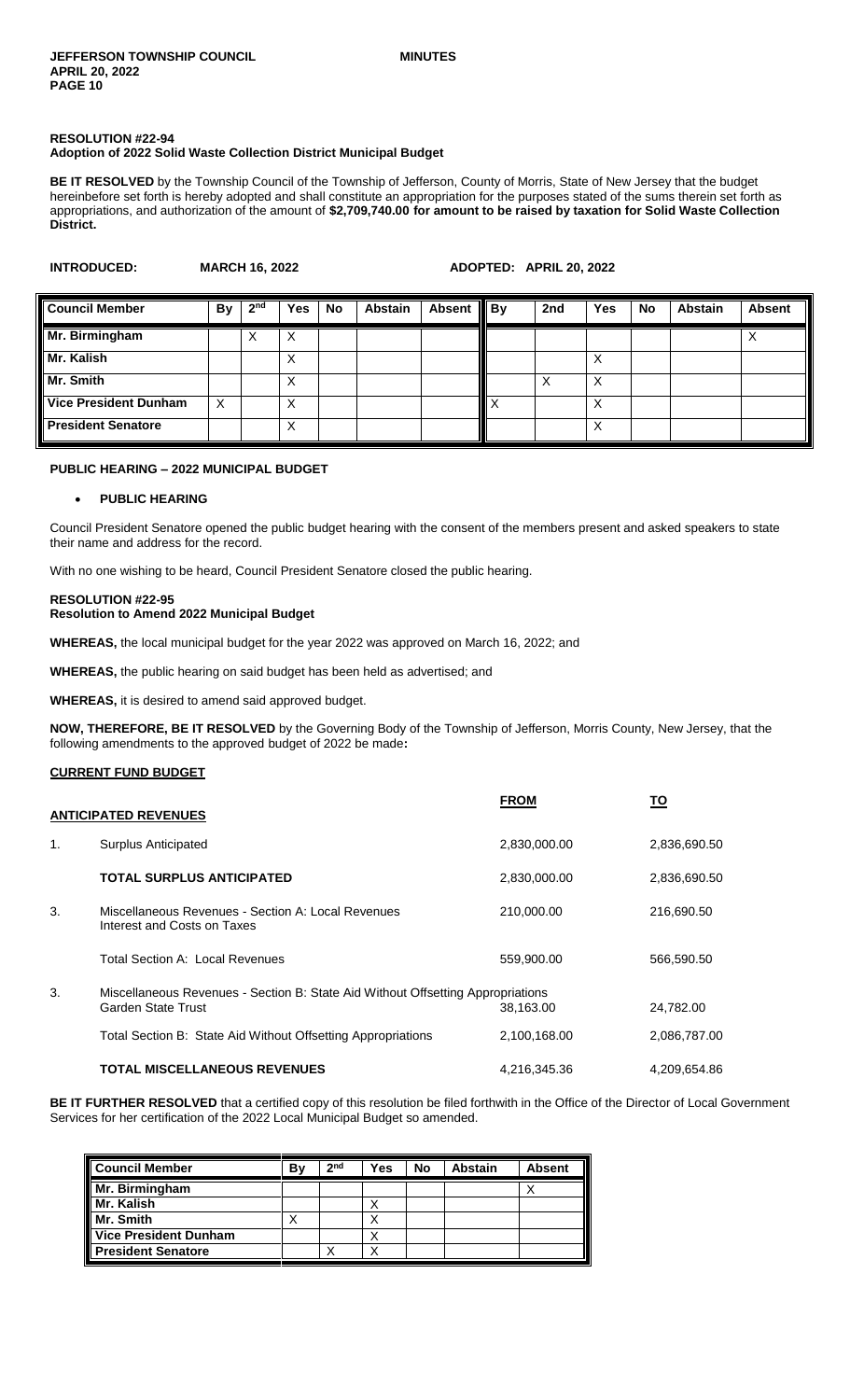#### **RESOLUTION #22-96 Adoption of 2022 Municipal Budget**

**BE IT RESOLVED** by the Township Council of the Township of Jefferson, County of Morris, State of New Jersey that the budget hereinbefore set forth is hereby adopted and shall constitute an appropriation for the purposes stated of the sums therein set forth as appropriations, and authorization of the amount of **\$21,747,272.60 for Municipal Purposes, \$284,452.00 for Open Space, Recreation, Farmland and Historic Preservation Trust Fund Levy, and \$966,446.00 for Minimum Library Levy.**

| <b>INTRODUCED:</b>           | <b>MARCH 16, 2022</b> |                 |            |           |                |               |    | ADOPTED: APRIL 20, 2022 |            |    |                |               |  |
|------------------------------|-----------------------|-----------------|------------|-----------|----------------|---------------|----|-------------------------|------------|----|----------------|---------------|--|
| <b>Council Member</b>        | By B                  | 2 <sub>nd</sub> | <b>Yes</b> | <b>No</b> | <b>Abstain</b> | <b>Absent</b> | By | 2nd                     | <b>Yes</b> | No | <b>Abstain</b> | <b>Absent</b> |  |
| Mr. Birmingham               |                       |                 |            | X         |                |               |    |                         |            |    |                | ∧             |  |
| Mr. Kalish                   |                       |                 | Х          |           |                |               |    |                         | Х          |    |                |               |  |
| Mr. Smith                    |                       | X               | Х          |           |                |               |    |                         | X          |    |                |               |  |
| <b>Vice President Dunham</b> | X                     |                 | х          |           |                |               |    |                         | Х          |    |                |               |  |
| <b>President Senatore</b>    |                       |                 | Х          |           |                |               |    |                         | Х          |    |                |               |  |

#### **RESOLUTION #22-97**

#### **Resolution Authorizing May as "Bag Up NJ" Month**

**WHEREAS,** Gov. Phil Murphy and the New Jersey State Legislature enacted the most progressive disposable bag law in the country, with a bill signed Nov. 4, 2020, phasing out single use plastic and paper bags and encouraging the use of reusable bags throughout New Jersey; and

**WHEREAS,** New Jersey is working to reduce reliance on single-use products to ensure that future generations have a clean and healthy environment to live, work, and recreate in; and

**WHEREAS,** banning or limiting the use of single-use plastic and paper carryout bags is a significant step in this effort; and

**WHEREAS,** the New Jersey Clean Communities Council, the New Jersey Department of Environmental Protection, the New Jersey Department of State, policymakers, environmental and business groups, as well as other stakeholders, are working together to educate consumers, businesses, and communities about the new law and encouraging residents to "Bag Up" before the ban goes into effect; and

**WHEREAS,** the comprehensive "Bag Up NJ" campaign will include educational programs, public and media engagement and reusable bag distribution programs throughout the state, with an emphasis on underserved communities; and

**WHEREAS,** this statewide public education campaign will provide residents, businesses and visitors with information about the types of reusable and sustainable bags and containers that they may use and where to access these products.

**NOW, THEREFORE, BE IT RESOLVED** by the Township Council of the Township of Jefferson, County of Morris, State of New Jersey that it is critical to begin educating the public about this new law, which will have a significant environmental benefit when the ban takes effect on May 4, 2022.

**BE IT FURTHER RESOLVED** that one way to gain important recognition is to deem the month of May each year as "Bag Up NJ" month in the Township of Jefferson, County of Morris, as a further reminder that residents should bring their own reusable bags to the store.

| <b>Council Member</b>        | B٧ | 2 <sub>nd</sub> | <b>Yes</b> | <b>No</b> | Abstain | <b>Absent</b> |
|------------------------------|----|-----------------|------------|-----------|---------|---------------|
| Mr. Birmingham               |    |                 |            |           |         |               |
| Mr. Kalish                   |    |                 |            |           |         |               |
| Mr. Smith                    |    |                 |            |           |         |               |
| <b>Vice President Dunham</b> |    |                 |            |           |         |               |
| <b>President Senatore</b>    |    |                 |            |           |         |               |

#### **9. ADMINISTRATIVE REPORTS OF MAYOR AND ADMINISTRATOR**

Mayor Wilsusen stated that he wanted to acknowledge the passing of Council President Senatore's father, as well as DPW Mechanic Kevin O'Shea's wife.

Mayor Wilsusen announced that Jefferson was named as the 9<sup>th</sup> safest city in New Jersey in 2022 by Safewise online statistics.

Mayor Wilsusen reported that the Police Department hosted the surrounding lake area Police Departments, as well as the State Police, the State Park Police, and the Morris County Sheriff's Department for a joint meeting to kick off the upcoming Lake Hopatcong summer season. He said he was pleased to announce that the Sheriff's Department will have two boats and a jet ski on the lake this summer and will help to supplement the State Police efforts towards ensuring a safe summer.

Mayor Wilsusen announced that this Saturday is the spring cleanup, which is being managed by Erica from Engineering and the Junior Women's Club. He said the Skylands Open House is Saturday from 10 am – 1 pm and the Economic Development Committee will be present, as well as the Police Department and Councilman Smith.

Mayor Wilsusen said that the Chamber of Commerce Awards dinner is tomorrow night and he will be awarding the Citizen of the Year to Terry Koontz. He said awards will also be given out for Educator of the Year, Jefferson's DPW is receiving the Public Servant of the Year award, and Gatwyn's is receiving the Business of the Year award.

Ms. Millikin stated that the Police addition is progressing and that the DCA will be on site Friday to conduct the elevator inspection. She mentioned that the DPW has installed signage in the Peaks in order to give drivers a visual reminder of the 25 mile per hour speed limit. She said the Township receives a lot of complaints about speeding in this area.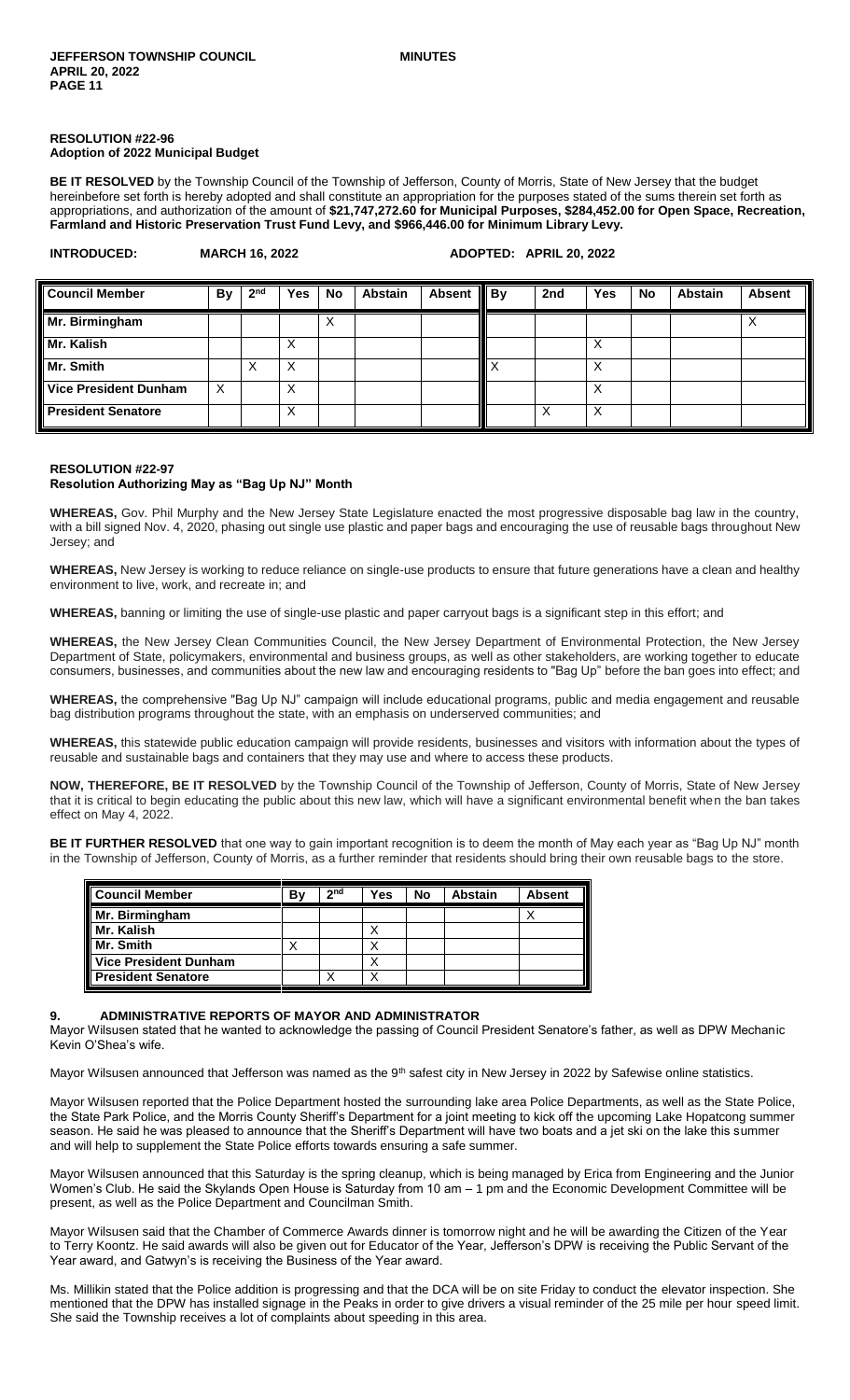Ms. Millikin told Council that a bankruptcy is occurring on Valley View Road and the Township currently has a tax lien on this property. She said the Township still pays taxes to the school and County on this property and she wanted to make the Council aware that the Township will be proceeding with an In Rem foreclosure.

Ms. Millikin mentioned that Native Fields offered to do a project for the Township. She said there is a Township owned easement at Summer Walk Circle and Whitewood Lane that is a highly trafficked area and connects two neighborhoods. She said Native Fields will install pavers to make this look like a walking path, and the DPW will install the depressed curve. Ms. Millikin stated that the Township expense for this project would be about \$12,000 and this money would be taken from the Open Space Trust.

Ms. Millikin said that security cameras have been installed at the wastewater treatment plant. She offered her condolences to Council President Senatore.

#### **10. COUNCIL REPORTS**

Councilman Smith reported attending the Middle School play. He announced the Lake Hopatcong Commission is taking over the weed harvesting and will be cutting weeds three (3) times a week. He said the weeds will be temporarily stored at the Snow Bowl until they dry out, as the cost for disposal is by the pound.

Councilman Kalish offered his condolences to Council President Senatore. He mentioned that marijuana sales are legal starting tomorrow and he suggested Council revisit the issue. He said surrounding towns will possibly take advantage of a huge revenue source.

Council Vice President Dunham asked about the Police Department open house and Ms. Millikin said it will be held June 11<sup>th</sup> from 9 -11 am. He asked if the Township has any contracts with Native Fields or if they are bidding on anything and Ms. Millikin said no to both questions. He reported attending the Library Board meeting and said the Board is trying to come up with some "out of the box" ideas, such as a satellite location closer to the west side of town. Council Vice President Dunham said the Library Board is also considering a legacy project to document the history of Jefferson as there is no current repository for pictures, etc. He added that the Board is very appreciative of the Township helping them with various maintenance tasks.

Council President Senatore announced that the softball teams will be participating in Lace Up For Cancer this Saturday at the High School and Ridge Fields. Ms. Millikin mentioned it is also the opening day for baseball. Council President Senatore inquired about flashing signs for Route 15 South which would help with driver awareness of the stop lights. Mayor Wilsusen said at one point the Township had been told these signs would be at Township expense.

Council President Senatore thanked the Township for the cards and flowers.

#### **11. ORDINANCES – FIRST READING**

#### **ORDINANCE 22-12 - ORDINANCE AUTHORIZING THE SALE OF 189 PENNSYLVANIA AVENUE, BLOCK 40, LOT 1**

**WHEREAS,** the Township of Jefferson is the owner of 189 Pennsylvania Avenue, Block 40, Lot 1, Lake Hopatcong, Jefferson Township, New Jersey (the "Property") as herein after set forth in Schedule A, which land is not need or required for municipal use; and

**WHEREAS**, Wayne A. Osman and Sherry Osman, the owners of the contiguous property located at 188 S. Maryland Avenue have expressed an interest in purchasing the Property. The Osmans are the only contiguous property owner; and

**WHEREAS**, the Property is less than the minimum size required for development under the municipal ordinance and is without capital improvements thereon; and

**WHEREAS**, the Township Council of the Township of Jefferson has deemed it in the best interest of the Township of Jefferson to sell the lot to the owners of the contiguous property in accordance with the provisions of N.J.S.A. 40A:12-13(b)(5) and N.J.S.A. 40A:12-13.2; and

WHEREAS, the contiguous owners have offered to purchase the Property for \$16,500.00 as set forth in Schedule A for the sum set forth thereon; and

**WHEREAS**, the Municipal Tax Assessor of the Township of Jefferson has advised that the sum, taking into consideration all factors relative thereto, is fair and just.

**NOW, THEREFORE, BE IT ORDAINED** by the Township Council of the Township of Jefferson that:

#### **SECTION 1:**

The Township of Jefferson shall sell, pursuant to the provisions of N.J.S.A. 40A:12- 13(b)(5) and N.J.S.A. 40A:12-13.2, the lot known as 189 Pennsylvania Avenue (Block 40, Lot 1) to the contiguous property owners, Wayne A. Osman and Sherry Osman, for the amount as set forth in Schedule A attached hereto, subject to the right of other interested parties to offer an amount in excess of the amount offered as set forth in Schedule A. Pursuant to the provisions of the statutes, this conveyance shall be to an owner of adjoining property as the property to be sold is less than the minimum size required for development under the municipal zoning ordinance and is without any capital improvement thereon. The minimum sale price for the Property is \$16,500.00 as set forth in Schedule A, which sum is not less than the fair market value of the real property.

2. Upon final passage of this Ordinance as required by N.J.S.A. 40A12-13(b)(5) the list containing the Property being sold and the proposed sale price shall be published within five (5) days of adoption in the Township's official newspaper and this Ordinance shall also be posted on the bulletin board at the Municipal Building or other conspicuous space at the Municipal Building. Offers for the property being sold may be made to the Township Council or its designee for a period of twenty (20) days following the advertisement, at not less than the minimum price.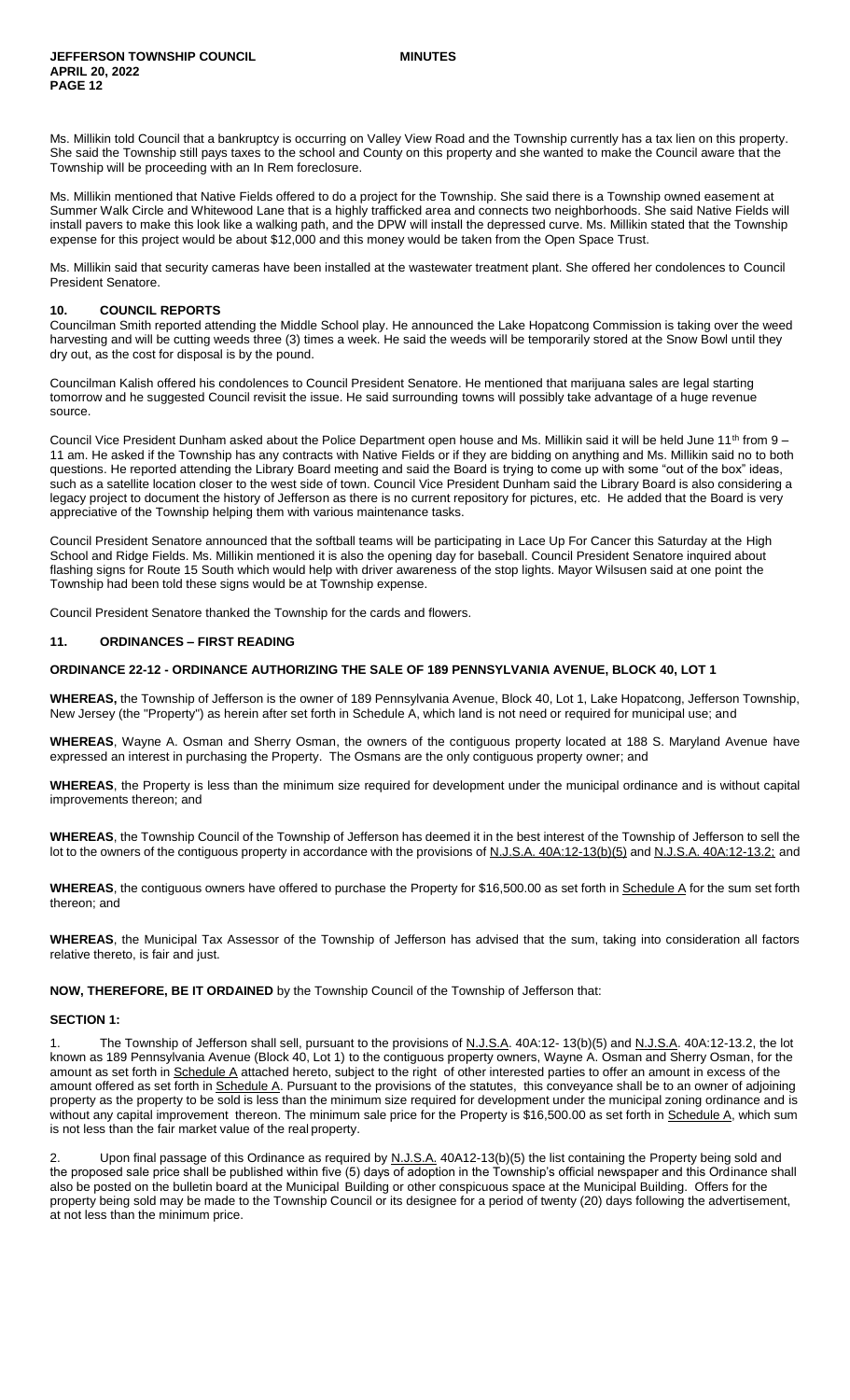#### 3. The Property shall be sold subject to the following terms and conditions:

- - (a) The Property shall be sold for not less than the amount set forth in  $S$ chedule  $A$ .<br>(b) The sale shall be made by private sale, after legal advertisement of this Ordir The sale shall be made by private sale, after legal advertisement of this Ordinance, and shall be made to the persons set forth in Schedule A or such higher offer as may be submitted within the twenty (20) day period as referenced in Paragraph 1 above, subject to the contiguous property owners rights under N.J.S.A. 40A:12-13.2. Since this is a sale to the owner of contiguous property, the existing property owned by the purchaser shall become consolidated with the property being sold herein, and become part of and merge with the contiguous property owned by the successful bidder.
	- (c) The Township does not warrant or certify title to the property and in no event shall the Township of Jefferson be liable for any damages to the purchaser-successful bidder if title is found unmarketable for any reason and the purchaser-successful bidder waives any and all right in damages or by way of liens against the Township. The sole remedy being the right to receive a refund prior to closing of the deposit paid in the event title is found unmarketable. It shall be the obligation of the successful purchaser to examine title to the property prior to the closing. In the event of closing and a later finding of defect of title, the Township shall not be responsible for the same, shall not be required to refund money or correct any defect in title or be held liable for damages.
	- (d) Acceptance of the offer made as set forth in  $S$ chedule  $A$  or the highest bid shall constitute a binding agreement of sale and the purchaser shall be deemed to agree to comply with the terms and conditions of the sale herein contained.
	- (e) Upon adoption of this Ordinance the purchaser will be required to pay within two (2) business days ten percent (10%) of the bid, in certified funds or check; the payment shall be returned to the purchaser, without interest, if the title to the property is legally determined to be unmarketable, providing claims made therefor within thirty (30) days from the date that this Ordinance is adopted.
	- (f) A Quit Claim Deed will be delivered at the office of the Township Clerk or the Township Attorney's office on or before thirty (30) days after the date of the sale, at which time and place the balance of the purchase price, plus the legal fees and costs incurred by the Township in the amount of \$350.00, plus the actual costs that the Township incurs for publishing this Ordinance and any required notices, shall be required to be paid by certified or bank check. The Mayor and Clerk are hereby authorized to execute the Deed and any related documents.
	- (g) The Deed of Conveyance will be subject to all matters of record, which may affect title herein, what an accurate survey may reveal, the Ordinances of the Township of Jefferson and reserving an easement for all natural or constructed drainage systems, waterways and water easements on the property, if any, and the continued right of maintenance and flow thereof.
	- (h) The property will be sold subject to 2022 taxes, prorated from the date of sale.
	- (i) The Governing Body does hereby reserve the right to withdraw this offer to sell, or upon completion of the bidding to accept or reject any or all bids for said property or to waive any informality in relation thereto.
	- (j) The Property is sold "as is". No representations of any kind are made by the Township as to the conditions of the Property, and the description of the Property are intended as a general guide only and may not be accurate. The Property is being sold in the present "as is", "where is", with all faults.

#### 4. Potential Bidders are advised:

- A. To conduct all necessary title searches prior to the date of the sale.
- B. That the description of the property is intended as a general guide only and may not be accurate. No representation of any kind are made by the Township of Jefferson as to the conditions of the property, including habitability or usability; the property is being sold in its present condition "as is".
- C. That the sale is made subject to all applicable laws, statutes, regulations and ordinances of the United States, State of New Jersey and the Township of Jefferson.
- D. That no employee, agent or officer of the Township of Jefferson has any authority to waive, modify or amend any of the conditions of the sale.
- E. The property will be conveyed subject to all covenants, restrictions, reservations and easements established of record or by prescription, and as set forth herein, and without representation as to character of title of the property to be conveyed.
- 5. Additional Terms the Purchaser must comply with:
	- A. To abide by appropriate zoning, subdivision, health and building regulations and codes and stipulate that this sale will not be used as grounds to support any variance from the regulations.
	- B. That the failure to close title as agreed shall forfeit to the Township of Jefferson any and all money deposited with the Township.
	- C. That the purchase price shall not be used before any County Board of Taxation, Tax Court of New Jersey, or in any court of this State as grounds to support a challenge of the existing assessments with regard to other property.
	- D. The property being purchased shall be merged with purchaser's contiguous property and treated as one piece of property.

5. Severability. All ordinances or parts of ordinances inconsistent with this Ordinance are hereby repealed to the extent of such inconsistencies.

|                                                                                                     |  |  |  |  | Repealer. If any article, section, subsection, paragraphs, phrase or sentence is, for any reason, held to be unconstitutional or |
|-----------------------------------------------------------------------------------------------------|--|--|--|--|----------------------------------------------------------------------------------------------------------------------------------|
| invalid, said article section, subsection, paragraph, phrase or sentence shall be deemed severable. |  |  |  |  |                                                                                                                                  |

7. This Ordinance shall take effect immediately upon final publication as provided by law.

Following introduction, the above Ordinance will be published in accordance with the law and a Public hearing will be held on **May 4, 2022.**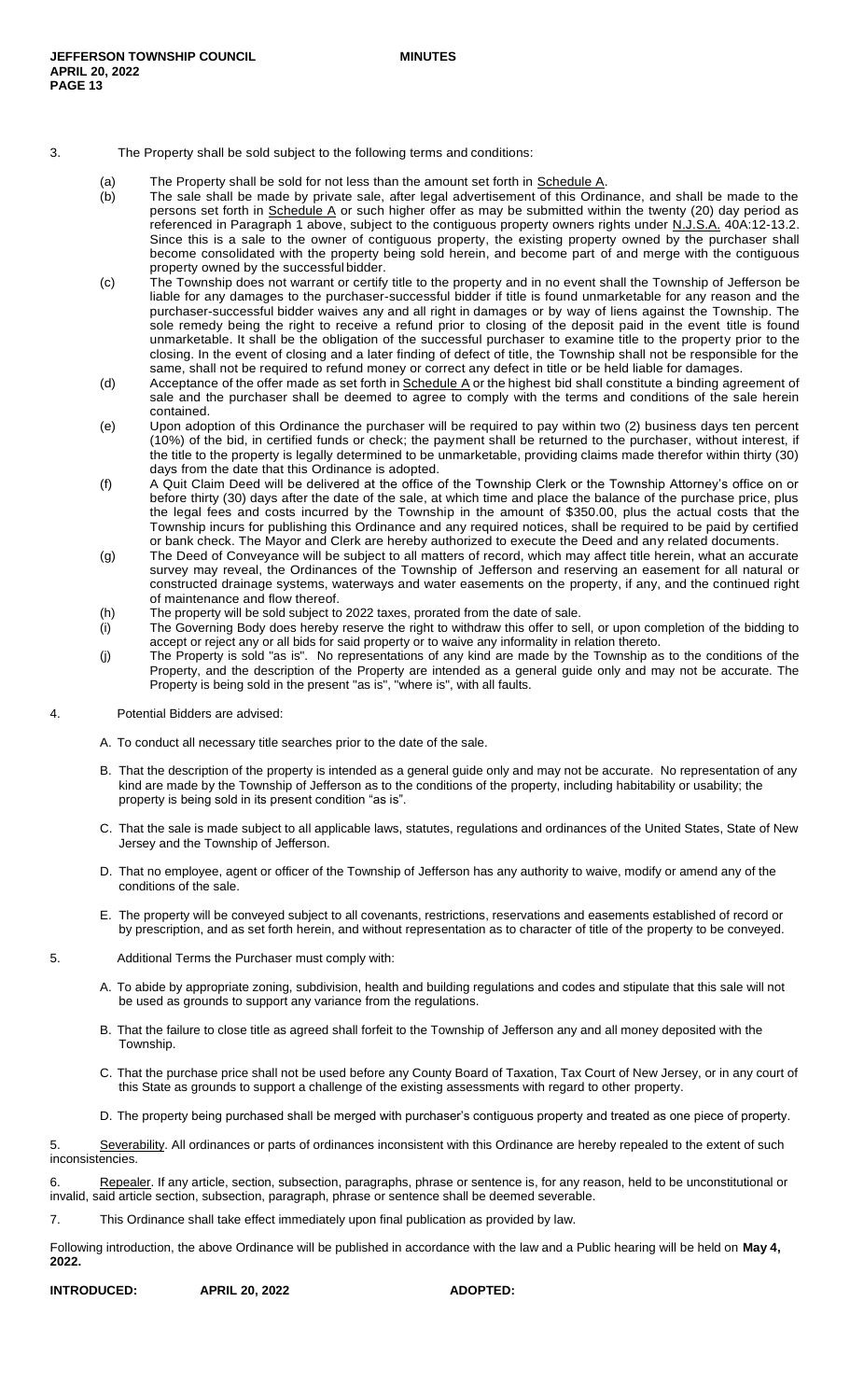| <b>Council Member</b>        | <b>By</b> | 2 <sub>nd</sub> | Yes | No | Abstain | <b>Absent</b> | $\parallel$ By | 2nd | Yes | <b>No</b> | <b>Abstain</b> | <b>Absent</b> |
|------------------------------|-----------|-----------------|-----|----|---------|---------------|----------------|-----|-----|-----------|----------------|---------------|
| Mr. Birmingham               |           |                 |     |    |         | ⌒             |                |     |     |           |                |               |
| Mr. Kalish                   |           | ↗               | X   |    |         |               |                |     |     |           |                |               |
| Mr. Smith                    |           |                 | X   |    |         |               |                |     |     |           |                |               |
| <b>Vice President Dunham</b> | X         |                 | X   |    |         |               |                |     |     |           |                |               |
| <b>President Senatore</b>    |           |                 | X   |    |         |               |                |     |     |           |                |               |

### **12. CONSENT AGENDA\***

**\*Matters listed on the Consent Agenda Resolution are considered routine and will be enacted by one motion of the Council and one roll call vote. There will be no separate discussion of these items unless a Council member requests an item be removed for consideration.**

**\*PERMITS/LICENSES**

 **Mobile Home Park/Trailer Licenses for the Period January 1, 2022 - December 31, 2022 22-04 Milton/Oak Ridge Associates – 50 Trailer Lots** 

#### **\*APPOINTMENTS**

**Haley R. Kreis – Fire Company #1**

#### **\*CONSENT AGENDA RESOLUTIONS:**

- 22-98 Resolution Authorizing the Payment of Bills
- 22-99 Resolution Authorizing a Disabled Veterans Exemption and the Cancellation of Taxes Block 323, Lot 56
- 22-100 Resolution Authorizing the Refund of Overpayment(s) of Taxes
- 22-101 Resolution Approving Current Estimate No. 3 Laumar Roofing Co, Inc. BLD-71K
- 22-102 Resolution Authorizing Contract for New D.P.W. Garage Heaters Contract BLD-72-1J Ranco Mechanical, LLC
- 22-103 Resolution Designating Fire Company #2's Fire Company Training Officer as Signatory for the Firefighter Certification Program
- 22-104 Resolution to Participate in National Cooperative Purchasing with Keystone Purchasing Network Pursuant to N.J.S.A. 40A:11-10
- 22-105 Resolution Authorizing One (1) Year Contract for Water Pipe and Appurtenances Contract UTL-22-1 Core and Main, Co., Inc. and Ferguson Enterprises, LLC

Council Vice President Dunham asked about grant funding for electric vehicles and Ms. Millikin said she is working with the grant writer, Millennium.

| Council Member            | Bv | 2 <sub>nd</sub> | Yes | No | <b>Abstain</b> | <b>Absent</b> |
|---------------------------|----|-----------------|-----|----|----------------|---------------|
| Mr. Birmingham            |    |                 |     |    |                |               |
| l Mr. Kalish              |    |                 |     |    |                |               |
| Mr. Smith                 |    |                 |     |    |                |               |
| Vice President Dunham     |    |                 |     |    |                |               |
| <b>President Senatore</b> |    |                 |     |    |                |               |

#### **13. PUBLIC COMMENT**

Council President Senatore opened the public comment portion of the meeting with the consent of the members present and asked speakers to state their name and address for the record.

With no one else wishing to be heard, Council President Senatore closed the public comment portion of the meeting.

**\_\_\_\_\_\_\_\_\_\_\_\_\_\_\_\_\_\_\_\_\_\_\_\_\_\_\_\_ \_\_\_\_\_\_\_\_\_\_\_\_\_\_\_\_\_\_\_\_\_\_\_\_\_\_\_\_\_\_\_\_\_\_\_\_\_\_\_\_\_\_\_**

#### . **14. EXECUTIVE SESSION**

There was no Executive Session listed on the agenda for April 20, 2022.

#### **15. ADJOURNMENT AT 8:23 PM**

Motion made by Councilman Smith, second by Councilman Vice President Dunham to adjourn the meeting at 8:23 pm, with all members in favor signifying by "Aye."

**April 20, 2022**

**Michele Reilly, RMC, Township Clerk Melissa Senatore, Council President** 

# **CONSENT AGENDA RESOLUTION #22-98**

### **"RESOLUTION AUTHORIZING THE PAYMENT OF BILLS"**

**\_\_\_\_\_\_\_\_\_\_\_\_\_\_\_\_\_\_\_\_\_\_\_\_\_\_\_\_\_\_\_\_\_\_\_\_\_\_\_\_\_\_\_\_\_\_\_\_\_\_\_\_\_\_\_\_\_\_\_\_\_\_\_\_\_\_\_\_\_\_\_\_\_\_\_\_\_\_\_\_\_\_\_\_\_\_\_\_\_\_\_\_\_\_\_\_\_\_\_\_\_\_\_\_\_**

**WHEREAS**, the Business Administrator has reviewed and approved purchase orders requested by the Township Department Heads; and

**WHEREAS,** the Finance Office has certified that funds are available in the proper account; and

**WHEREAS**, the Finance Office has approved payment, upon certification from the Township Department Heads that the goods and/or services have been rendered to the Township; and

**WHEREAS**, purchases under State Contract or under Morris County Cooperative Purchasing Agreement were made where applicable.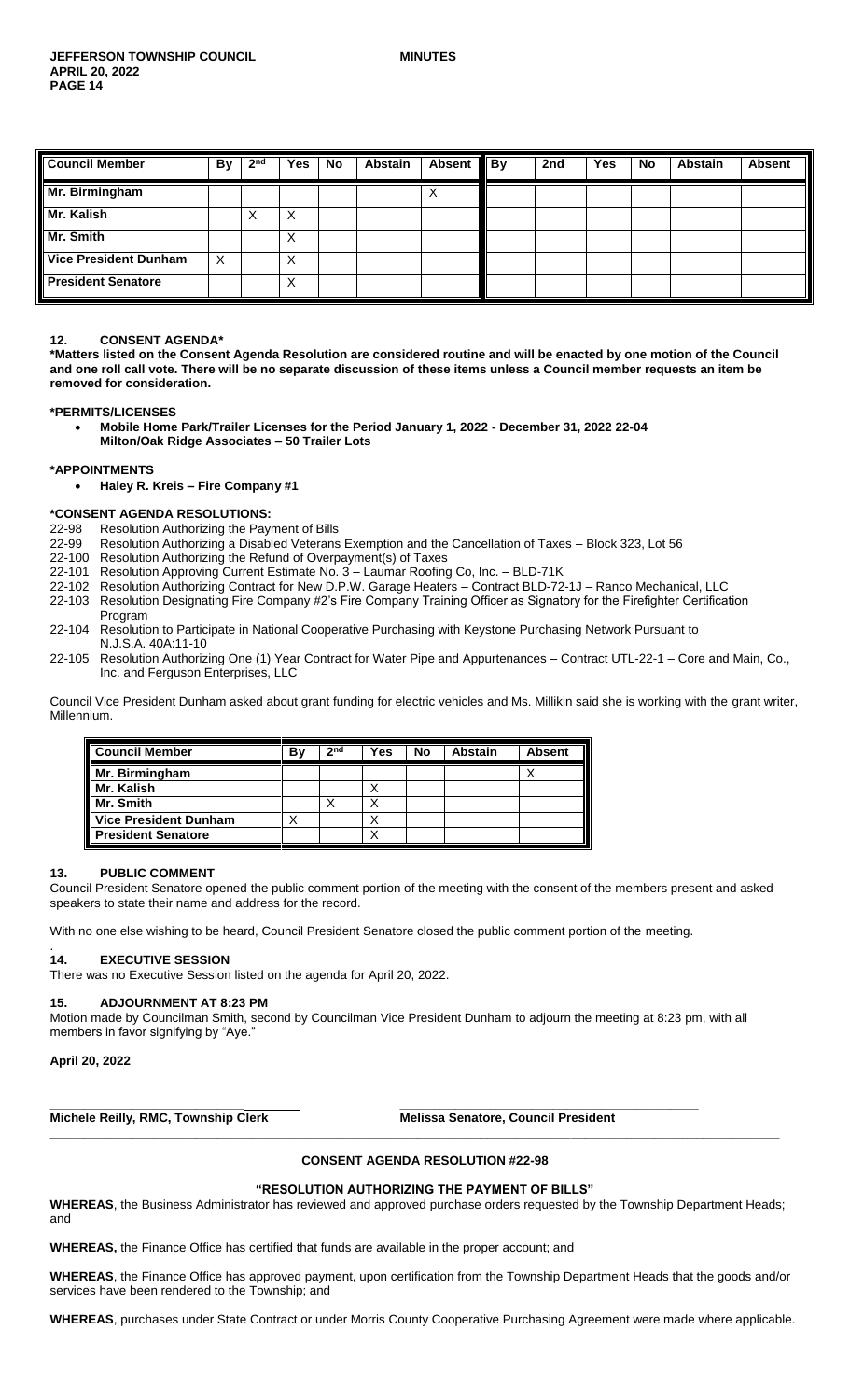**NOW, THEREFORE, BE IT RESOLVED** by the Township Council of the Township of Jefferson, County of Morris, State of New Jersey, that the current bills, dated **April 20, 2022** and on file and available for public inspection in the Office of the Treasurer and approved by him/her for payment, be paid.

#### \_\_\_\_\_\_\_\_\_\_\_\_\_\_\_\_\_\_\_\_\_\_\_\_\_\_\_\_\_\_\_\_\_\_\_\_\_\_\_\_\_\_\_\_\_\_\_\_\_\_\_\_\_\_\_\_\_\_\_\_\_\_\_\_\_\_\_\_\_\_\_\_\_\_\_\_\_\_\_\_\_\_\_\_\_\_\_\_\_\_\_\_\_\_\_\_\_\_\_\_\_\_\_\_\_\_\_ **CONSENT AGENDA RESOLUTION #22-99**

# **"RESOLUTION AUTHORIZING A DISABLED VETERANS EXEMPTION AND THE CANCELLATION OF TAXES –BLOCK 323, LOT 56"**

**WHEREAS**, the Tax Assessor has approved an application for a totally Disabled Veteran Exemption for a resident property owner; and

**WHEREAS**, based on the approved permanently Disabled Veterans application date of **April 7, 2022,** the resident property owner is entitled to an exemption of taxes in accordance with N.J.S.A. 54:4-3.32; and

**WHEREAS**, the Mayor of the Township of Jefferson does recommend an exemption of his taxes based on date of approved permanently Disabled Veterans application, **April 7, 2022.**

**NOW, THEREFORE, BE IT RESOLVED** by the Township Council of the Township of Jefferson, County of Morris, State of New Jersey, that the Tax Collector be and is hereby authorized to cancel said taxes as follows:

**BLOCK/LOT ADDRESS AMOUNT QUARTER/YR** Block 323 Lot 56 23 Sachem Rd \$1,209.80 2

To be billed 3 To be billed

2<sup>nd</sup> 2022 3rd 2022 4<sup>th</sup> 2022

# **CONSENT AGENDA RESOLUTION #22-100\**

\_\_\_\_\_\_\_\_\_\_\_\_\_\_\_\_\_\_\_\_\_\_\_\_\_\_\_\_\_\_\_\_\_\_\_\_\_\_\_\_\_\_\_\_\_\_\_\_\_\_\_\_\_\_\_\_\_\_\_\_\_\_\_\_\_\_\_\_\_\_\_\_\_\_\_\_\_\_\_\_\_\_\_\_\_\_\_\_\_\_\_\_\_\_\_\_\_\_\_\_\_\_\_\_\_\_\_\_\_\_

#### **"RESOLUTION AUTHORIZING THE REFUND OF OVERPAYMENT(S) OF TAXES"**

**WHEREAS,** there appears on the tax records overpayment(s) as shown below; and

**WHEREAS,** said overpayment(s) were created by the reasons indicated; and

**WHEREAS,** the Collector of Taxes recommends the refund(s) of such overpayment(s).

**NOW, THEREFORE, BE IT RESOLVED** by the Township Council of the Township of Jefferson, County of Morris, State of New Jersey, that the proper officers are hereby authorized and directed to issue checks to refund such overpayment(s) as hereafter shown below:

| 1. Incorrect Payment<br>6. Duplicate Payment<br>10. Return of Premium |            | 2. Adjustment of Assessment<br>7. Exempt<br>11. New Jersey Saver | <b>CODE OF REASONS</b><br>3. Homestead Rebate<br>8. County/State Board Appeal<br>12. Return of Recording Fee | 5. Third Party Lien<br>4. Overbilled<br>9. Overpayment<br>13. Vets, Senior Citizen Deduction |             |             |
|-----------------------------------------------------------------------|------------|------------------------------------------------------------------|--------------------------------------------------------------------------------------------------------------|----------------------------------------------------------------------------------------------|-------------|-------------|
| <b>BLOCK</b>                                                          | <b>LOT</b> | <b>NAME</b>                                                      |                                                                                                              | <b>AMOUNT</b>                                                                                | <b>CODE</b> | <b>YEAR</b> |
| 209                                                                   | 5          | FIG Cust FIGNJ19 LLC & SEC PTY                                   |                                                                                                              | \$16,677.12                                                                                  | 5           | 2022        |
| 209                                                                   | 5          | FIG Cust FIGNJ19 LLC & SEC PTY                                   |                                                                                                              | \$42,000.00                                                                                  | 10          | 2022        |
|                                                                       |            |                                                                  |                                                                                                              |                                                                                              |             |             |
|                                                                       |            |                                                                  |                                                                                                              |                                                                                              |             |             |
|                                                                       |            |                                                                  |                                                                                                              | <b>TOTAL</b>                                                                                 | \$58,677.12 |             |

# \_\_\_\_\_\_\_\_\_\_\_\_\_\_\_\_\_\_\_\_\_\_\_\_\_\_\_\_\_\_\_\_\_\_\_\_\_\_\_\_\_\_\_\_\_\_\_\_\_\_\_\_\_\_\_\_\_\_\_\_\_\_\_\_\_\_\_\_\_\_\_\_\_\_\_\_\_\_\_\_\_\_\_\_\_\_\_\_\_\_\_\_\_\_\_\_\_\_\_\_\_\_\_\_\_\_\_ **CONSENT AGENDA RESOLUTION #22-101**

#### **"RESOLUTION APPROVING CURRENT ESTIMATE NO. 3 – LAUMAR ROOFING CO., INC. – FOR NEW ROOF AT MUNICIPALCOMPLEX, CONTRACT NO. BLD-71-1K"**

**WHEREAS,** a contract was awarded to Laumar Roofing Co., Inc. for New Roof at Municipal Complex, **Contract BLD-71-1K**; and

**WHEREAS,** the Township Engineer has submitted **Current Estimate No. 3** in the amount of **\$25,850.93** for work completed and accepted; and

**WHEREAS**, the Chief Financial Officer has certified that funds are available for said payment.

**NOW, THEREFORE, BE IT RESOLVED,** that the Township Council of the Township of Jefferson, County of Morris, State of New Jersey hereby approves **Current Estimate No. 3 for a payment in the amount of \$25,850.93** to Laumar Roofing Co., Inc.**, 426 Gregory Avenue, Passaic, NJ 07055.** 

**BE IT FURTHER RESOLVED** that this payment will be made pending receipt of the State of New Jersey Monthly Project Manning Report and certified payroll records. \_\_\_\_\_\_\_\_\_\_\_\_\_\_\_\_\_\_\_\_\_\_\_\_\_\_\_\_\_\_\_\_\_\_\_\_\_\_\_\_\_\_\_\_\_\_\_\_\_\_\_\_\_\_\_\_\_\_\_\_\_\_\_\_\_\_\_\_\_\_\_\_\_\_\_\_\_\_\_\_\_\_\_\_\_\_\_\_\_\_\_\_\_\_\_\_\_\_\_\_\_\_\_\_\_\_\_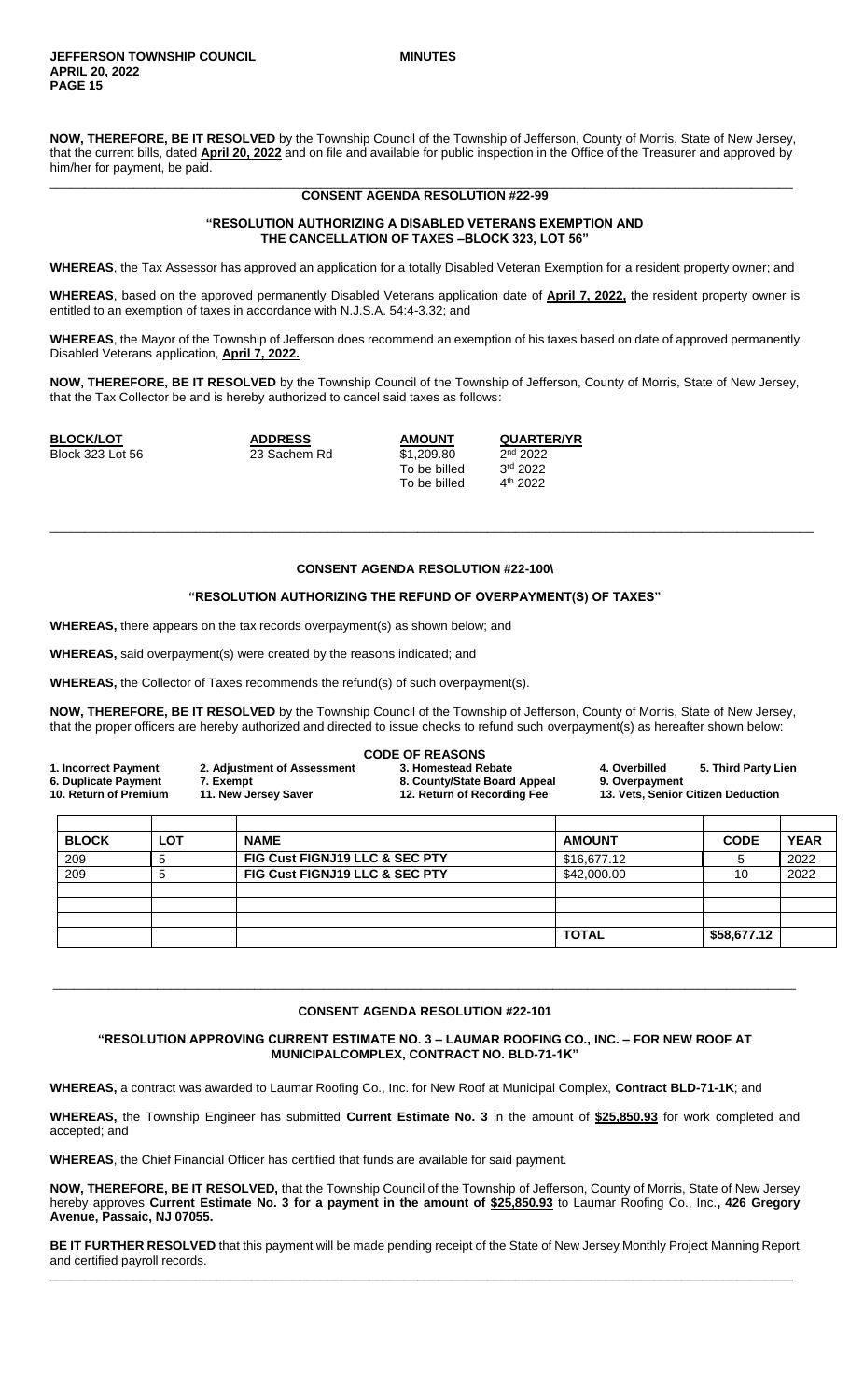# **CONSENT AGENDA RESOLUTION #22-102**

#### **"RESOLUTION AUTHORIZING CONTRACT FOR NEW D.P.W. GARAGE HEATERS CONTRACT- BLD-72-1J- RANCO MECHANICAL, LLC."**

**WHEREAS**, the Township of Jefferson received bids for **the New D.P.W. Garage Heaters, Contract BLD-72-1J, on April 6, 2022.;** and

**WHEREAS,** four (4) bids were received as listed; and

**BIDDER BASE BID AMOUNT TM Brennan Service, Inc. \$117,000.00 K7D Contractors, LLC. Ranco Mechanical, LLC. \$78,900.00 Affirmative Mechanical \$79,899.00**

**WHEREAS**, **Ranco Mechanical, LLC. of Newton, New Jersey** was the lowest apparent bidder with a bid of **\$78,900.00**; and

**WHEREAS**, **Ranco Mechanical, LLC. of Newton, New Jersey** had the lowest responsible bid of **\$78,900.00 which is 12.33% below the Engineer's estimate;** and

**WHEREAS,** the Township Engineer recommends the Township Council award the contract for the New D.P.W. Garage Heaters, and

**WHEREAS**, pursuant to N.J.A.C. 5:30-5.5 (b) a certificate showing availability of funds has been provided to the Township by the Chief Financial Officer of the Township, certifying that the funds for said contract are available and are designated to a line item appropriations designated below and totaling **\$78,900.00**

**C-04-55-920-013-905 \$78,900.00 Bldg Grounds- DPW Heating**

**BE IT ALSO RESOLVED** that the Township Council hereby awards the contract for **New D.P.W. Garage Heaters, Contract BLD-72- 1J**, **Ranco Mechanical, LLC. of 2 Melba Drive, Newton, New Jersey 07860 in the amount of \$78,900.00.**

**BE IT ALSO RESOLVED** that the Mayor and Clerk of this Township be and are hereby authorized and directed to execute the contract and other necessary documents in order to effectuate the purpose of this resolution and that the Certificate of Availability of Funds supplied by the Chief Financial Officer (CFO) of this Township shall be attached to the original copy of this resolution.

\_\_\_\_\_\_\_\_\_\_\_\_\_\_\_\_\_\_\_\_\_\_\_\_\_\_\_\_\_\_\_\_\_\_\_\_\_\_\_\_\_\_\_\_\_\_\_\_\_\_\_\_\_\_\_\_\_\_\_\_\_\_\_\_\_\_\_\_\_\_\_\_\_\_\_\_\_\_\_\_\_\_\_\_\_\_\_\_\_\_\_\_\_\_\_\_\_\_\_\_\_\_\_\_\_\_\_

# **CONSENT AGENDA RESOLUTION #22-103**

#### **"RESOLUTION DESIGNATING FIRE COMPANY #2'S FIRE COMPANY TRAINING OFFICER AS SIGNATORY FOR THE FIREFIGHTER CERTIFICATION PROGRAM"**

**WHEREAS**, the State of New Jersey has created a voluntary program to certify firefighters; and

**WHEREAS**, the Township Council of the Township of Jefferson has reviewed, discussed, and voted to participate in the program.

**NOW, THEREFORE, BE IT RESOLVED** by the Township Council of the Township of Jefferson, County of Morris, State of New Jersey, that the Fire Company Training Officer for Fire Company #2 is the Authorized Signatory to sign any documents necessary to implement the Firefighter Certification Program for Fire Company #2 in the Township of Jefferson.

\_\_\_\_\_\_\_\_\_\_\_\_\_\_\_\_\_\_\_\_\_\_\_\_\_\_\_\_\_\_\_\_\_\_\_\_\_\_\_\_\_\_\_\_\_\_\_\_\_\_\_\_\_\_\_\_\_\_\_\_\_\_\_\_\_\_\_\_\_\_\_\_\_\_\_\_\_\_\_\_\_\_\_\_\_\_\_\_\_\_\_\_\_\_\_\_\_\_\_\_\_\_\_\_\_\_\_

# **CONSENT AGENDA RESOLUTION #22-104**

#### **"RESOLUTION TO PARTICIPATE IN NATIONAL COOPERATIVE PURCHASING WITH KEYSTONE PURCHASING NETWORK PURSUANT TO N.J.S.A. 40A:11-10"**

**WHEREAS**, the Township of Jefferson requests participation for Cooperative Purchasing with the Keystone Purchasing Network; and

**WHEREAS**, the Keystone Purchasing Network has offered voluntary participation in a Cooperative Pricing System for the purchase of goods and services; and

**WHEREAS**, the Local Public Contracts Law authorizes a municipality to purchase goods and services through a duly-formed cooperative purchasing system without advertising for bids; and

**WHEREAS**, pursuant to P.L.2011, c.139 all contracting units are permitted to use contracts awarded by national or regional cooperatives that were already competitively bid without competitively bidding the goods or services themselves.

**WHEREAS,** the procurement of goods and services through this cooperative purchasing program is considered to be an open and fair process under New Jersey Pay-To-Play Law N.J.S.A 19:44A-20.4 et seq.; and

**NOW, THEREFORE, BE IT RESOLVED** by the Township Council of the Township of Jefferson, in the County of Morris, State of New Jersey that the Mayor or designee is authorized to execute membership for Cooperative Purchasing with the Keystone Purchasing Network

**BE IT FURTHER RESOLVED** that, pursuant to N.J.A.C. 5:30-5.5(b), prior to placing any orders for goods or services in accordance with this Resolution, a certification of available funds shall be executed by the Chief Financial Officer and attached to the file copy of the purchase order or similar document.

\_\_\_\_\_\_\_\_\_\_\_\_\_\_\_\_\_\_\_\_\_\_\_\_\_\_\_\_\_\_\_\_\_\_\_\_\_\_\_\_\_\_\_\_\_\_\_\_\_\_\_\_\_\_\_\_\_\_\_\_\_\_\_\_\_\_\_\_\_\_\_\_\_\_\_\_\_\_\_\_\_\_\_\_\_\_\_\_\_\_\_\_\_\_\_\_\_\_\_\_\_\_\_\_\_\_\_